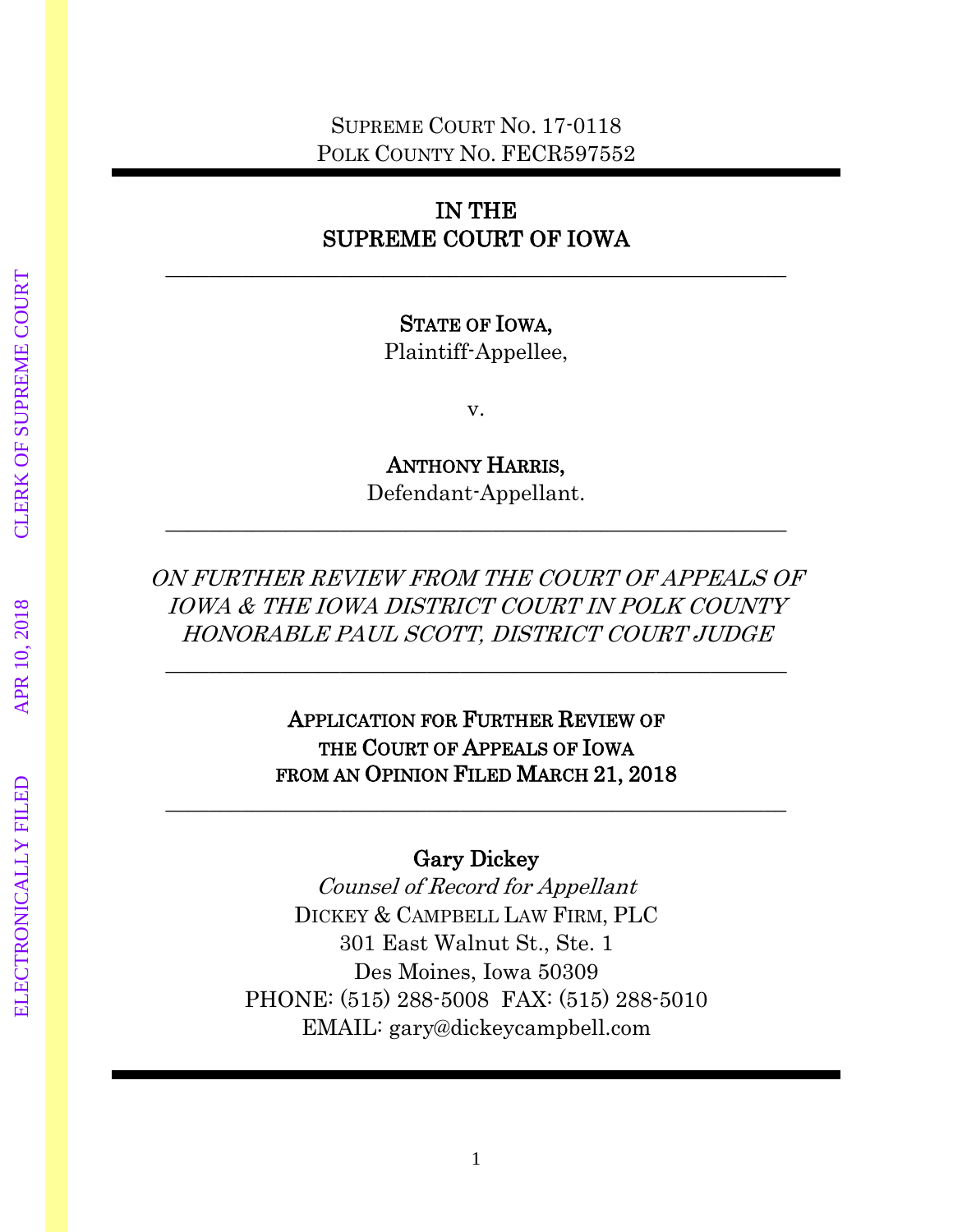### PROOF OF SERVICE

On April 10, 2018, I served this application on all other parties by EDMS one copy thereof to their respective counsel and served Appellant at his last known address in Des Moines, Iowa:

Attorney General Civil Appeals Division Hoover Building Des Moines, Iowa 50319 (515) 281-5976

 $\sim$ 

Gary Dickey, AT#0001999 Counsel of Record for Appellant

### CERTIFICATE OF FILING

I, Gary Dickey, certify that I did file the attached application with the Clerk of the Iowa Supreme Court by EDMS on April 10, 2018.

 $\sim$ 

Gary Dickey, AT#0001999 Counsel of Record for Appellant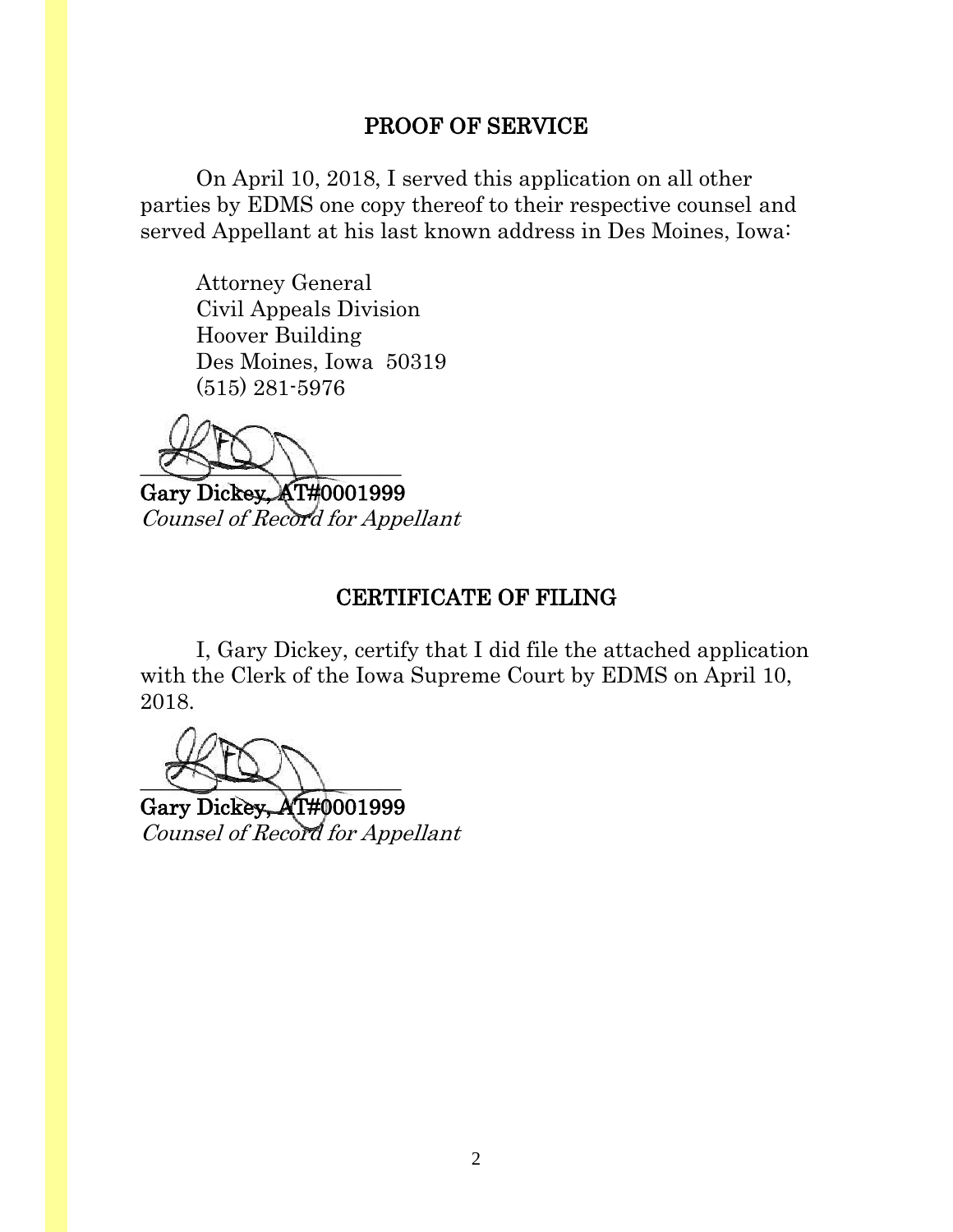# QUESTIONS PRESENTED FOR REVIEW

Whether error is adequately preserved when trial counsel objects to the initial introduction of inadmissible hearsay evidence but fails to make repeated objections to questions calling for the same type of evidence?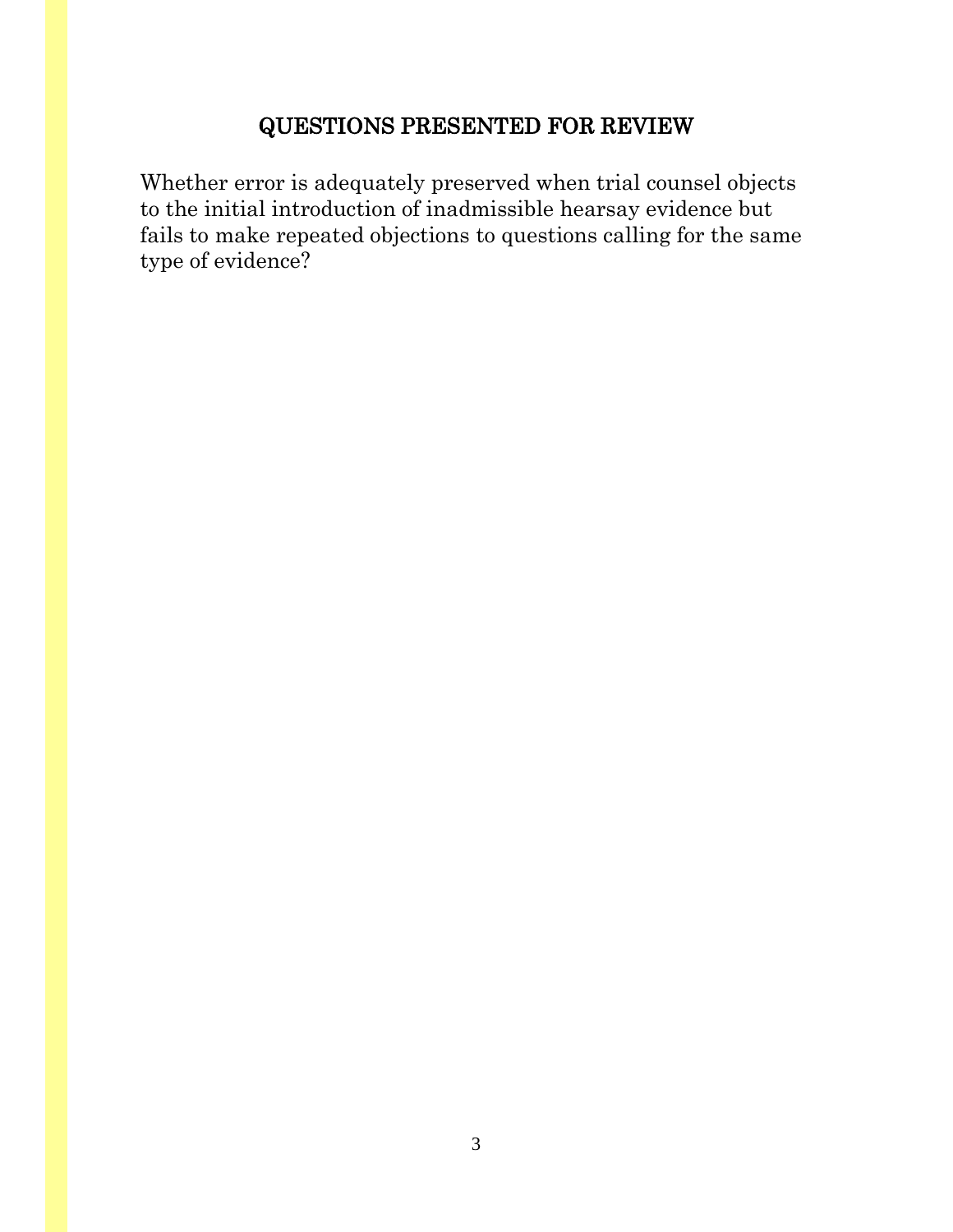# TABLE OF CONTENTS

|             |                                                                                                                                                                                      | Page |
|-------------|--------------------------------------------------------------------------------------------------------------------------------------------------------------------------------------|------|
|             |                                                                                                                                                                                      |      |
|             |                                                                                                                                                                                      |      |
|             | STATEMENT SUPPORTING FURTHER REVIEW 6                                                                                                                                                |      |
|             |                                                                                                                                                                                      |      |
|             |                                                                                                                                                                                      |      |
|             | ARGUMENT                                                                                                                                                                             |      |
| $I_{\cdot}$ | THE COURT SHOULD GRANT FURTHER<br>REVIEW BECAUSE COURT OF APPEALS'<br><b>HOLDING THAT REPEATED OBJECTIONS</b><br>ARE REQUIRED TO PRESERVE ERROR<br>IS INCONSISTENT WITH THIS COURT'S |      |
| II.         | <b>FURTHER REVIEW IS NECESSARY</b><br>BECAUSE THE DISTRICT COURT ERRED IN<br>ALLOWING THE INTRODUCTION OF<br><b>INADMISSIBLE HEARSAY FROM ABSENT</b><br>WITNESSES IMPLYING THAT THEY | 12   |
|             |                                                                                                                                                                                      |      |
|             | COST CERTIFICATE & CERTIFICATE OF COMPLIANCE  24                                                                                                                                     |      |
|             | <b>COURT OF APPEALS OPINION</b>                                                                                                                                                      |      |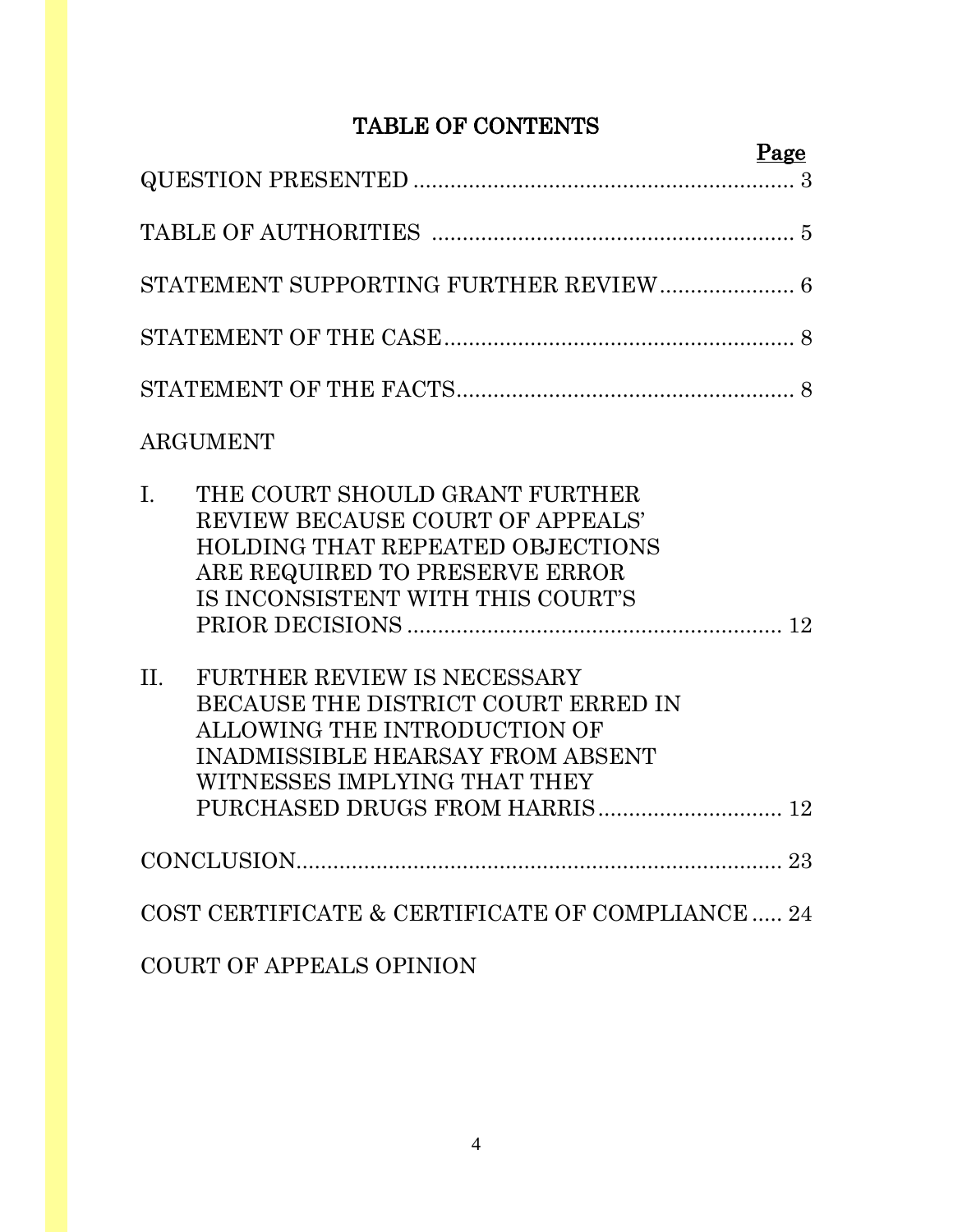# TABLE OF AUTHORITIES

## Cases:

| Iowa Supreme Court                                                    |
|-----------------------------------------------------------------------|
| Gacke v. Pork Xtra, L.L.C., 684 N.W.2d 168 (Iowa 2004)  6, 12         |
| Nepple v. Weifenbach, 274 N.W.2d 728 (Iowa 1979) 12                   |
| <i>State v. Dullard</i> , 668 N.W.2d 585 (Iowa 2003) 17, 18, 19       |
|                                                                       |
|                                                                       |
|                                                                       |
|                                                                       |
|                                                                       |
|                                                                       |
|                                                                       |
|                                                                       |
| <u>Iowa Court of Appeals</u>                                          |
| <i>State v. Harris</i> , slip op. (Iowa Ct. App. Mar. 21, 2018) 6, 15 |
|                                                                       |
| Other Jurisdictions                                                   |
| Wright v. Tatham, 112 Eng. Rep. 388 (Ex. Ch. 1837)  19                |
|                                                                       |
| Other Authorities:                                                    |
|                                                                       |
|                                                                       |
|                                                                       |
|                                                                       |
|                                                                       |
| Thomas A. Mayes, Anuradha Vaitheswaran, <i>Error</i>                  |
| Preservation in Civil Appeals in Iowa:                                |
| Perspectives on Present Practice,                                     |
|                                                                       |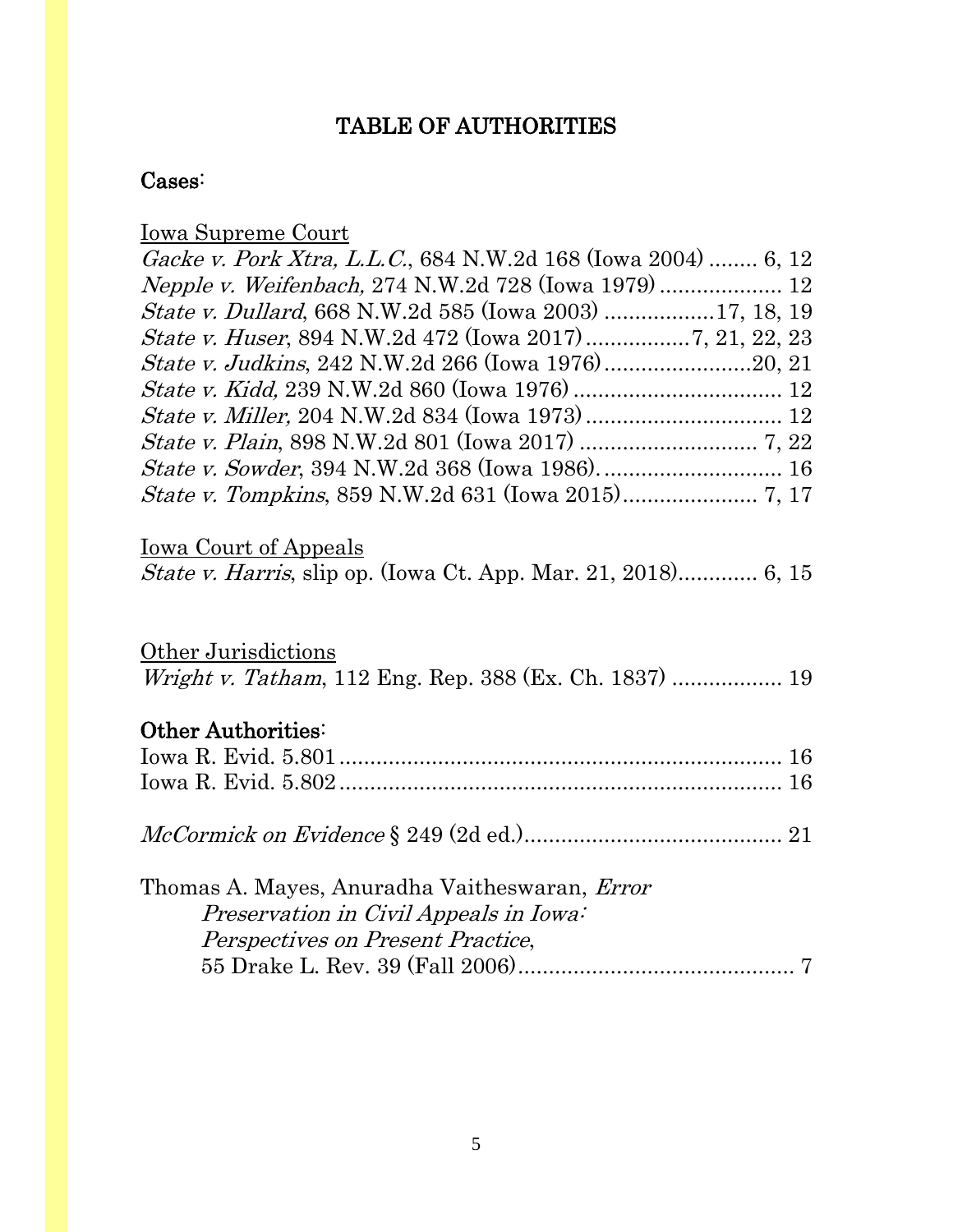#### STATEMENT SUPPORTING FURTHER REVIEW

This Court has long held the view that "once a proper objection has been urged and overruled, it is not required that repeated objections be made to questions calling for the same type of evidence." Gacke v. Pork Xtra, L.L.C., 684 N.W.2d 168, 181 (Iowa 2004) (cataloguing cases). Here, there is no dispute that Anthony Harris' trial counsel objected to the prosecutor's first attempt to introduce inadmissible hearsay evidence, which the court overruled. (11/16/16 Tr. of Herman, Carter, Wilshusen at 17-21). When the prosecutor again introduced similar hearsay evidence, Harris' trial counsel did not object. (11/16/16 Tr. of Herman, Carter, Wilshusen at 102, 114-15). Seizing on trial counsel's failure to repeat his objection, the court of appeals concluded that the "single objection [was] not sufficient to preserve error with respect to all of the challenged evidence." State v. Harris, slip op. at 2 (Iowa Ct. App. Mar. 21, 2018). Accordingly, the court below refused to reach the merits of Harris' hearsay objection. In this regard, the court of appeals' decision is contrary to the *Gacke* decision. Because this is an issue that is "a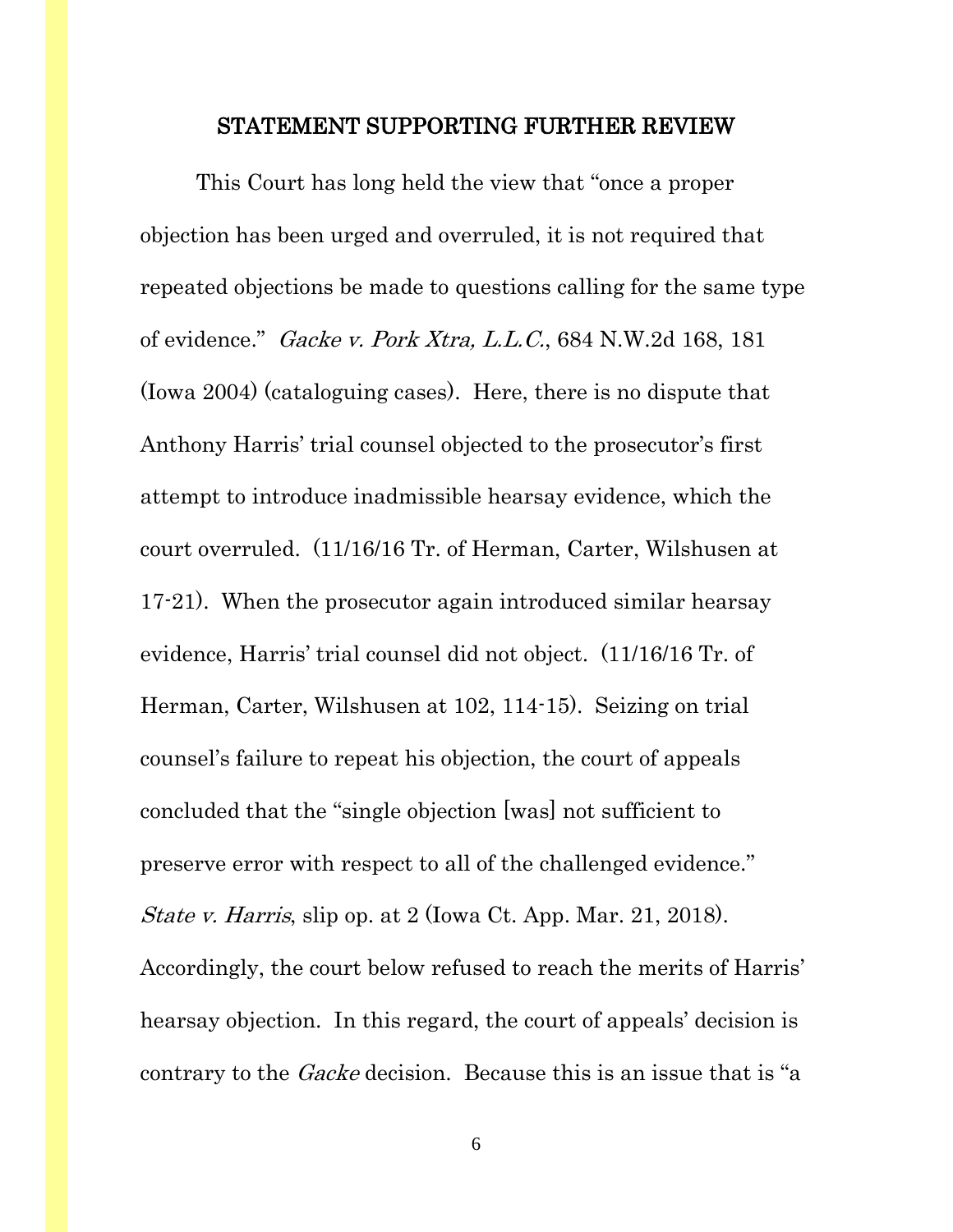point of difficulty for many practitioners," the Court should grant further review and clarify the scope of its error preservation doctrine related to the requirement for repetitive objections. Thomas A. Mayes, Anuradha Vaitheswaran, Error Preservation in Civil Appeals in Iowa: Perspectives on Present Practice, 55 Drake L. Rev. 39, 60 (Fall 2006).

Further review is also warranted for another reason. At trial, the State alleged that two individuals purchased drugs through hand-to-hand transactions with someone in the car in which Harris was a passenger. Surprisingly, the State called neither witness at Harris' trial. Nonetheless, the State constructed its direct examination of the arresting law enforcement officers in a way to imply that the witnesses had told them they purchased drugs from the vehicle. This type of "backdoor," "implied," or "indirect" hearsay is a recurring problem in the criminal prosecutions in this State. See State v. Plain, 898 N.W.2d 801, 811-13 (Iowa 2017), State v. Huser, 894 N.W.2d 472, 496-97 (Iowa 2017); State v. Tompkins, 859 N.W.2d 631, 640-43 (Iowa 2015). This case presents an ideal vehicle for the Court to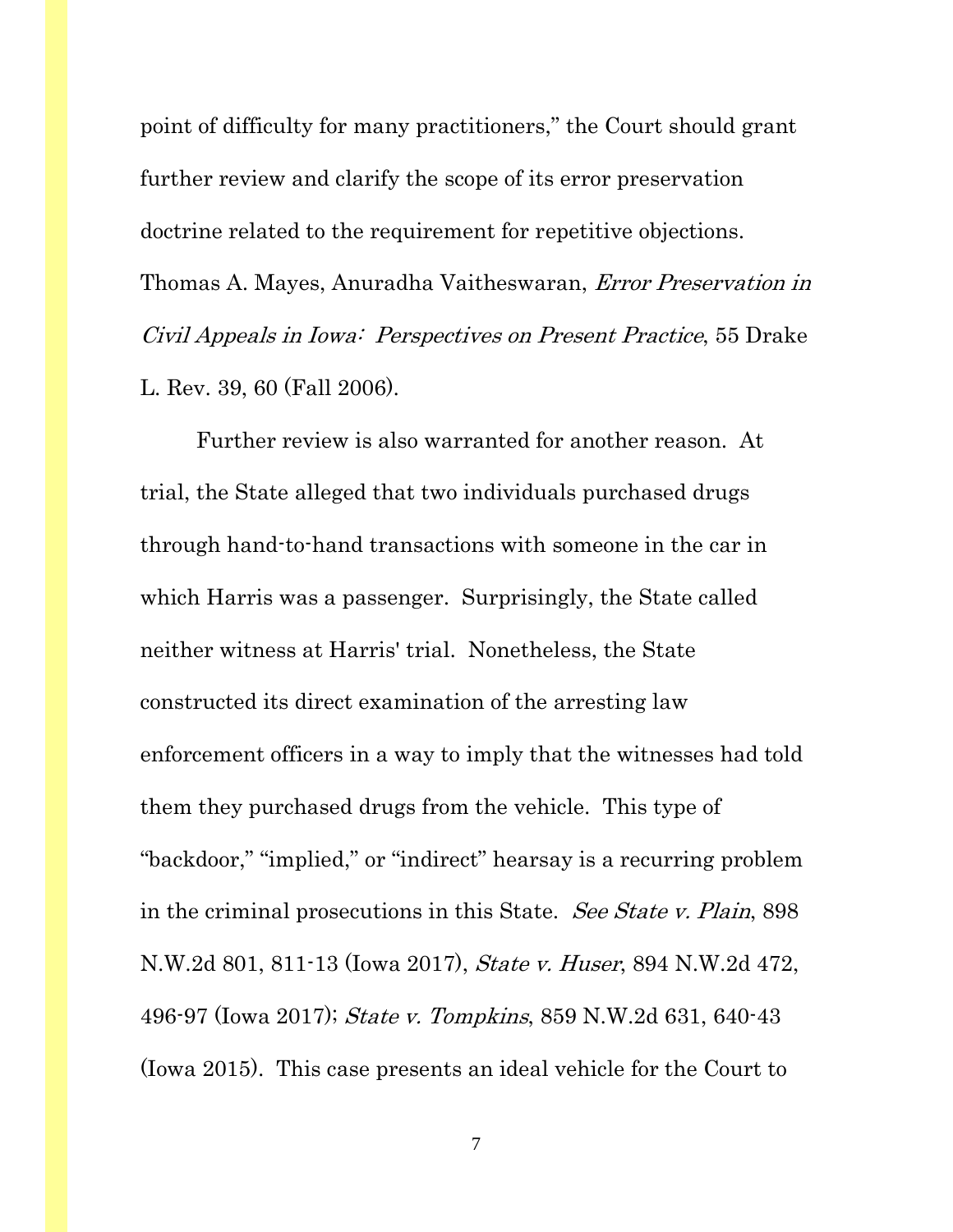put an end to the State's repeated end run around the hearsay rule.

#### STATEMENT OF THE CASE

Following a five day trial, a jury the Iowa District Court for Polk County convicted Anthony Harris of one count of possession of methamphetamines with the intent to deliver in violation of Iowa Code section and two counts of deliver of methamphetamines in violation of Iowa Code section  $124.401(1)(c)(6)$ . (App. at 13-17). The district court applied the second or subsequent offender enhancement under Iowa Code section 124.411 and sentenced Harris to three concurrent terms of fifteen years of imprisonment with the requirement that he serve at least one-third of the sentence before he will be eligible for parole. (App. at 20-21). Harris timely filed a notice of appeal. (App. at 25).

### STATEMENT OF THE FACTS

On July 29, 2016, two undercover officers from the vice and narcotics division of the Des Moines Police Department, Shawn Herman and Todd Wilshusen, were conducting surveillance in the 1600 block of Oakland Avenue, which is an area known for drug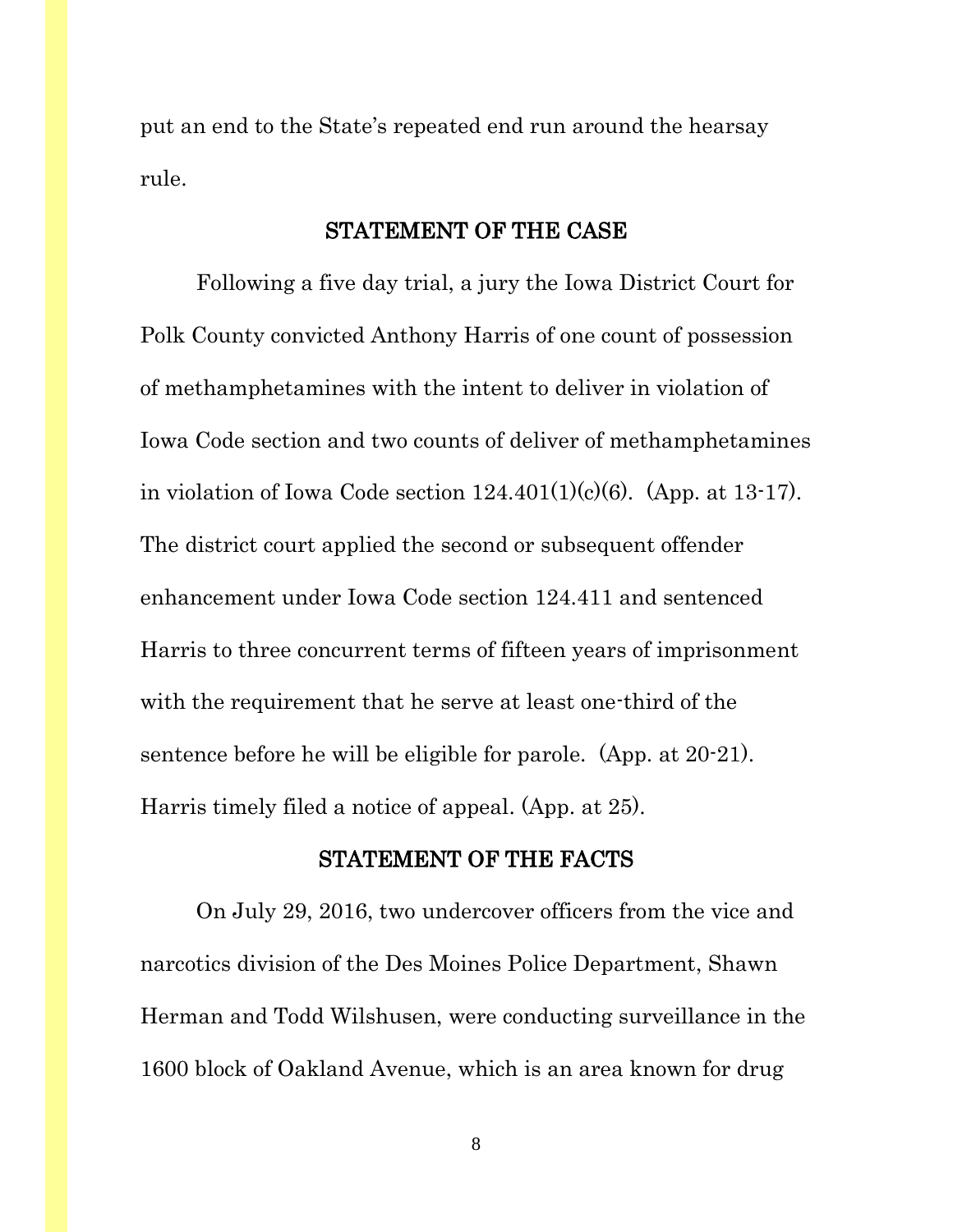activity. (11/16/16 Tr. of Herman, Carter, Wilshusen at 15-16). The officers observed two males inside of a silver Buick Rendezvous parked in an apartment complex. (11/16/16 Tr. of Herman, Carter, Wilshusen at 16). Brandon Ganaway was in the driver's seat while Anthony Harris sat in the passenger's seat. (11/16/16 Tr. of Herman, Carter, Wilshusen at 16). At some point during the surveillance, the officers observed a white male named Blitz Tynnush ride up on a bicycle, engage in a "hand-to-hand" transaction<sup>1</sup> through the passenger-side window of the Rendezvous, put something into his pocket, and then ride away.<sup>2</sup> (11/16/16 Tr. of Herman, Carter, Wilshusen at 17). The officers subsequently stopped Tynnush and recovered a quarter gram of

 $\overline{\phantom{a}}$ 

<sup>1</sup> Officer Herman testified at trial that a hand-to-hand transaction occurs when a person walks up, gives money to a drug dealer who in turn gives them product, and they part ways. (11/16/16 Tr. of Herman, Carter, Wilshusen at 12).

<sup>2</sup> At Harris's preliminary hearing, the officer Herman testified that he observed Harris get out of the Rendezvous to complete the hand-to-hand transaction. (11/16/16 Tr. of Herman, Carter, Wilshusen at 39-41). At trial, Herman conceded that his prior testimony was inaccurate. (11/16/16 Tr. of Herman, Carter, Wilshusen at 73).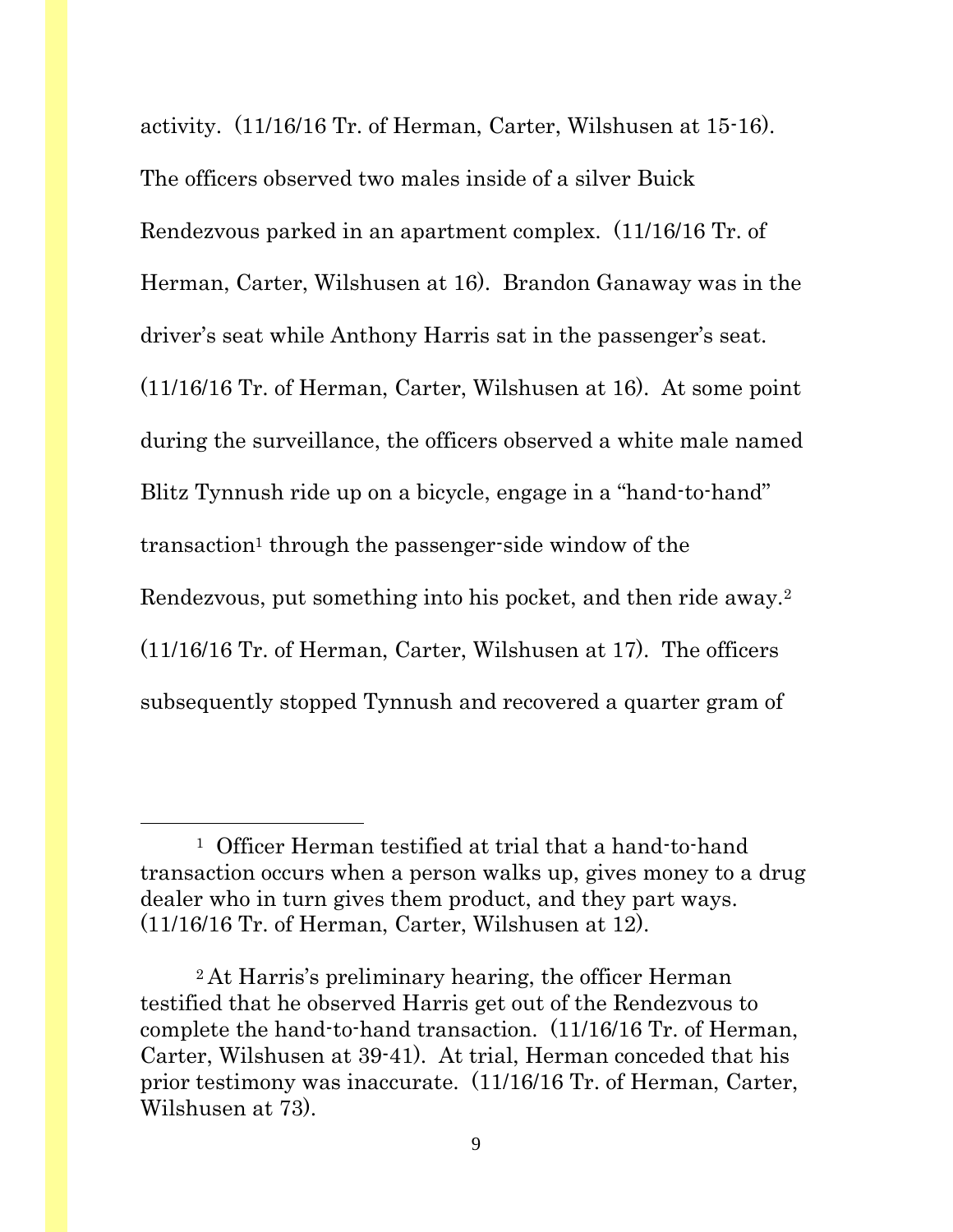methamphetamines from him. (11/16/16 Tr. of Herman, Carter, Wilshusen at 18).

Approximately ten minutes later, the officers observed a white female approach the Rendezvous on foot. (11/16/16 Tr. of Herman, Carter, Wilshusen at 21). Through binoculars, Officer Herman observed the female named Betty Holden engage in a hand-to-hand transaction and walk away. (11/16/16 Tr. of Herman, Carter, Wilshusen at 22). The officers later stopped Holden and recovered a half gram of methamphetamines from her. (11/16/16 Tr. of Herman, Carter, Wilshusen at 22-23).

Thereafter, the officers called for a marked patrol car to initiate a traffic stop of the Rendezvous. (11/16/16 Tr. of Herman, Carter, Wilshusen at 24-25). The officers searched Ganaway and found two and a half grams of methamphetamines on his person. (11/16/16 Tr. of Herman, Carter, Wilshusen at 29). They also searched Harris and found no drugs or any items commonly known to be associated with drug trafficking. (11/16/16 Tr. of Herman, Carter, Wilshusen at 50-51). Officer Herman interrogated Harris, who stated that "he was not the owner of the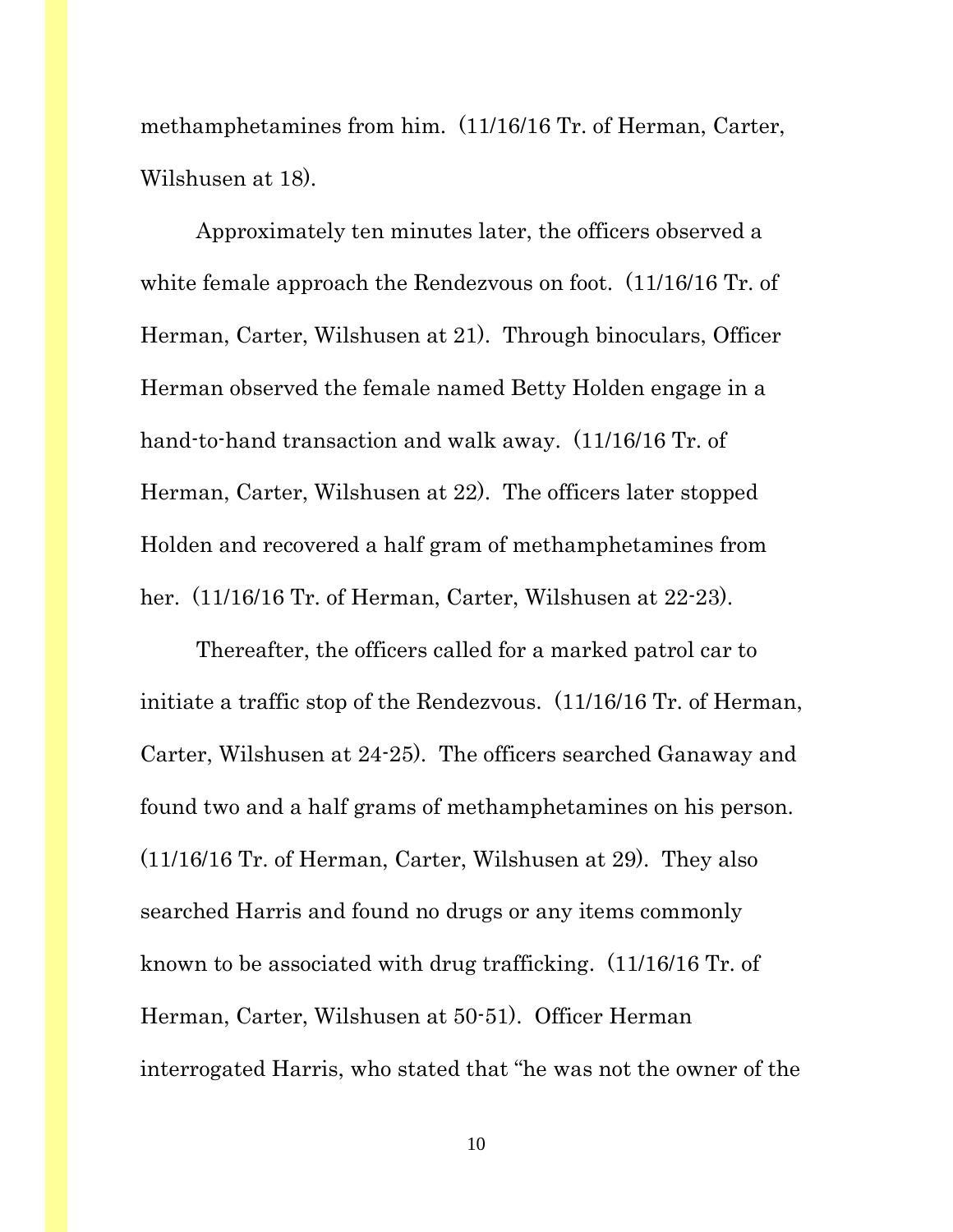drugs, and that he was just doing it to help a friend." (11/16/16 Tr. of Herman, Carter, Wilshusen at 28). Harris further stated that "he did not sell the drugs to the female . . . [but] he had given her the drugs due to the fact that they had previously had an intimate relationship." (11/16/16 Tr. of Herman, Carter, Wilshusen at 28).

On September 6, 2016, the State of Iowa filed a trial information charging Harris and Ganaway with one count of possession with intent to deliver methamphetamines and two counts of delivery of methamphetamines. (App. at 6-9). Both defendants proceeded to trial. On the third day, the district court granted Ganaway's motion for a mistrial on the basis of the officers' testimony about Harris's statement denying ownership of the drugs. (11/17/16 Trial Tr. at 3-11). The jury found Harris guilty on all counts. (11/18/16 Jury Verdict Trial Tr. at 2-3).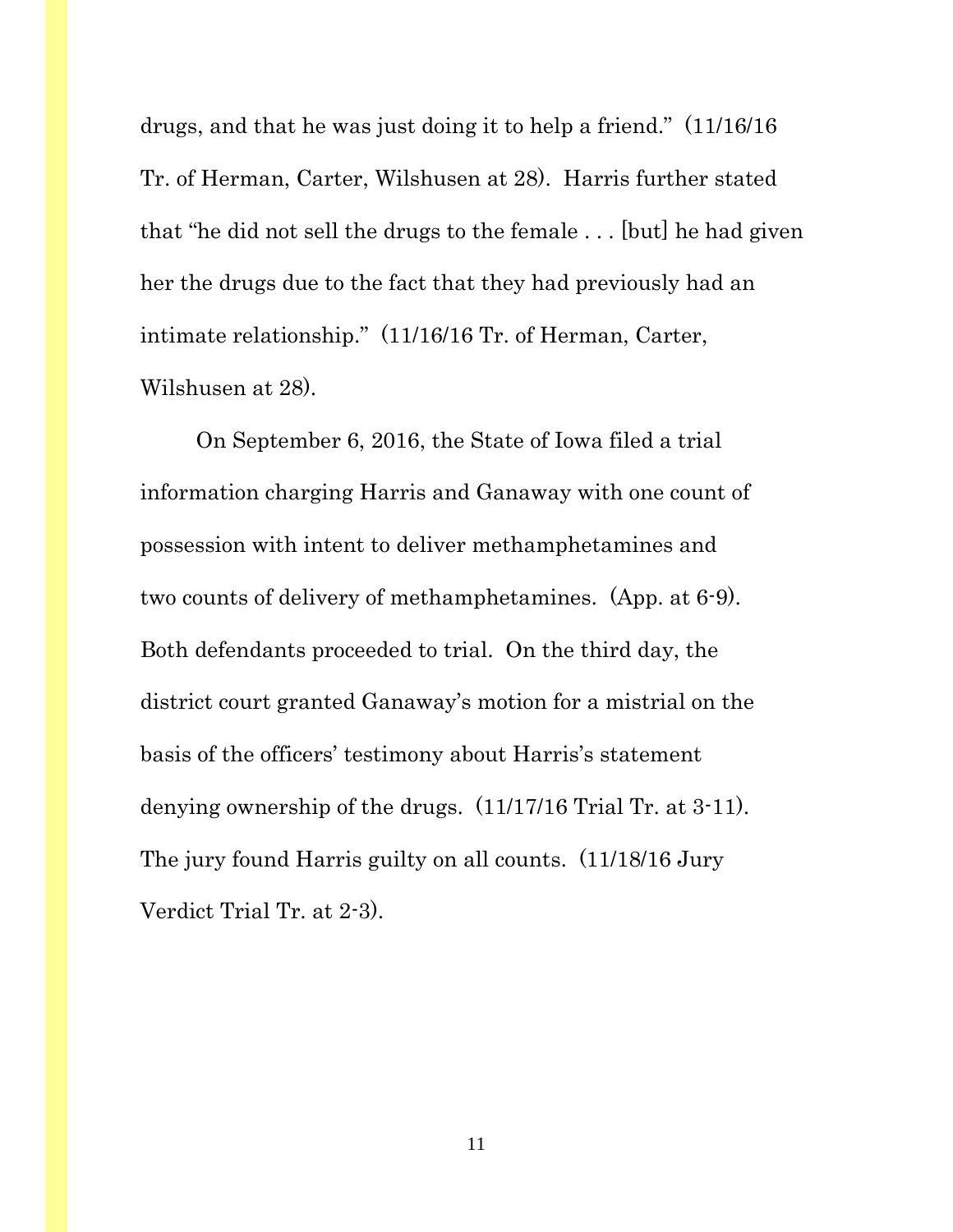#### ARGUMENT

## I. THE COURT SHOULD GRANT FURTHER REVIEW BECAUSE COURT OF APPEALS' HOLDING THAT REPEATED OBJECTIONS ARE REQUIRED TO PRESERVE ERROR IS INCONSISTENT WITH THIS COURT'S PRIOR DECISIONS

As explained in *Gacke v. Pork Extra, L.L.C.*, 684 N.W.2d 168 (Iowa 2004), "[t]his court has long held the view that "once a proper objection has been urged and overruled, it is not required that repeated objections be made to questions calling for the same type of evidence." Id. at 181; see also [Nepple v. Weifenbach,](https://1.next.westlaw.com/Link/Document/FullText?findType=Y&serNum=1979104229&pubNum=0000595&originatingDoc=Ia140f112ff7311d983e7e9deff98dc6f&refType=RP&fi=co_pp_sp_595_732&originationContext=document&transitionType=DocumentItem&contextData=(sc.DocLink)#co_pp_sp_595_732) 274 [N.W.2d 728, 732 \(Iowa 1979\);](https://1.next.westlaw.com/Link/Document/FullText?findType=Y&serNum=1979104229&pubNum=0000595&originatingDoc=Ia140f112ff7311d983e7e9deff98dc6f&refType=RP&fi=co_pp_sp_595_732&originationContext=document&transitionType=DocumentItem&contextData=(sc.DocLink)#co_pp_sp_595_732) *accord State v. Kidd*, 239 N.W.2d [860, 863 \(Iowa 1976\)](https://1.next.westlaw.com/Link/Document/FullText?findType=Y&serNum=1976108440&pubNum=0000595&originatingDoc=Ia140f112ff7311d983e7e9deff98dc6f&refType=RP&fi=co_pp_sp_595_863&originationContext=document&transitionType=DocumentItem&contextData=(sc.DocLink)#co_pp_sp_595_863) ("Repeated objections need not be made to the same class of evidence."); State v. Miller, [204 N.W.2d 834, 841](https://1.next.westlaw.com/Link/Document/FullText?findType=Y&serNum=1973116712&pubNum=0000595&originatingDoc=Ia140f112ff7311d983e7e9deff98dc6f&refType=RP&fi=co_pp_sp_595_841&originationContext=document&transitionType=DocumentItem&contextData=(sc.DocLink)#co_pp_sp_595_841)  [\(Iowa 1973\)](https://1.next.westlaw.com/Link/Document/FullText?findType=Y&serNum=1973116712&pubNum=0000595&originatingDoc=Ia140f112ff7311d983e7e9deff98dc6f&refType=RP&fi=co_pp_sp_595_841&originationContext=document&transitionType=DocumentItem&contextData=(sc.DocLink)#co_pp_sp_595_841) (" 'The repetition of an objection is needless where the same or similar evidence, already duly objected to, is again offered . . . .' " (citation omitted)). Here, there is no dispute that Harris' trial counsel contemporaneously objecting to the State's introduction of inadmissible hearsay evidence during Officer Herman's testimony:

Q. (By Mr. Crisp) Upon observing these individuals in the Rendezvous, what happened next?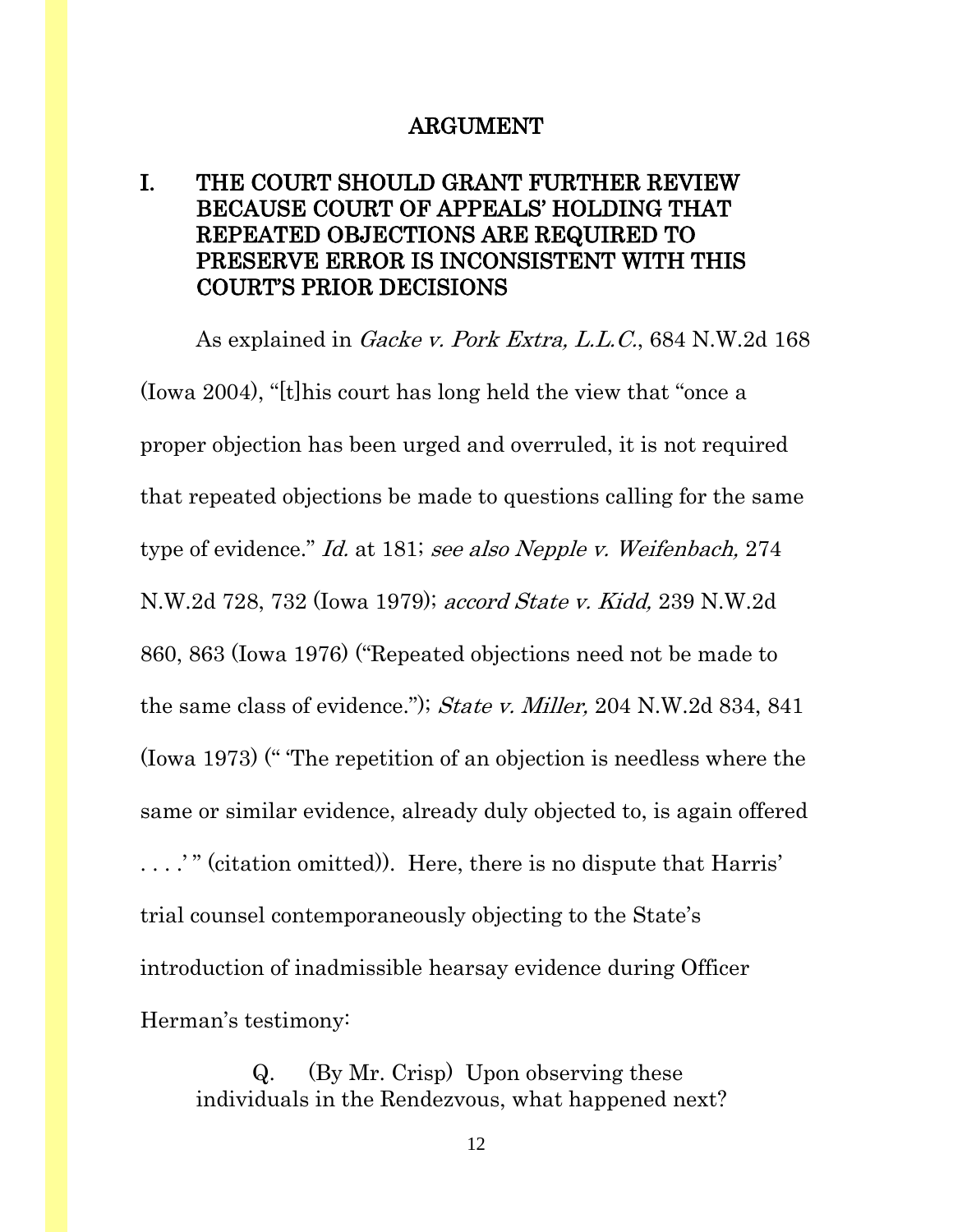A. We observed a white male [ride] up to the front of the complex on a bicycle. He got off the bicycle, walked up to the passenger's side of the vehicle where Mr. Harris was seated. He was there for a very brief time. And we observed a hand-to-hand, where they reached in the vehicle and then reached back out. He immediately put something into his pocket and returned to his bike and rode away.

\* \* \*

Q. What happened next after the hand-to-hand exchange and the white male getting back on the bicycle?

A. The individual got on the bike and started driving down the street. We followed him for a distance that we thought would be sufficient so that the two gentlemen in the vehicle wouldn't see us. We approached the male, identified ourselves as police officers. We had a brief conversation and we recovered a quarter gram of methamphetamine from him.

\* \* \*

Q. After speaking with Mr. Tynnush, were – would you state and tell the jury, were your observations confirmed?

A. Yes. Per our encounter with Mr. Tynnush, we knew we had in fact seen –

MS. SAMUELSON: Objection. The witness is about to testify to hearsay.

THE COURT: No. That's overruled. Go ahead.

A. Per our encounter –

MR. RODRIGUEZ: Objection to speculation.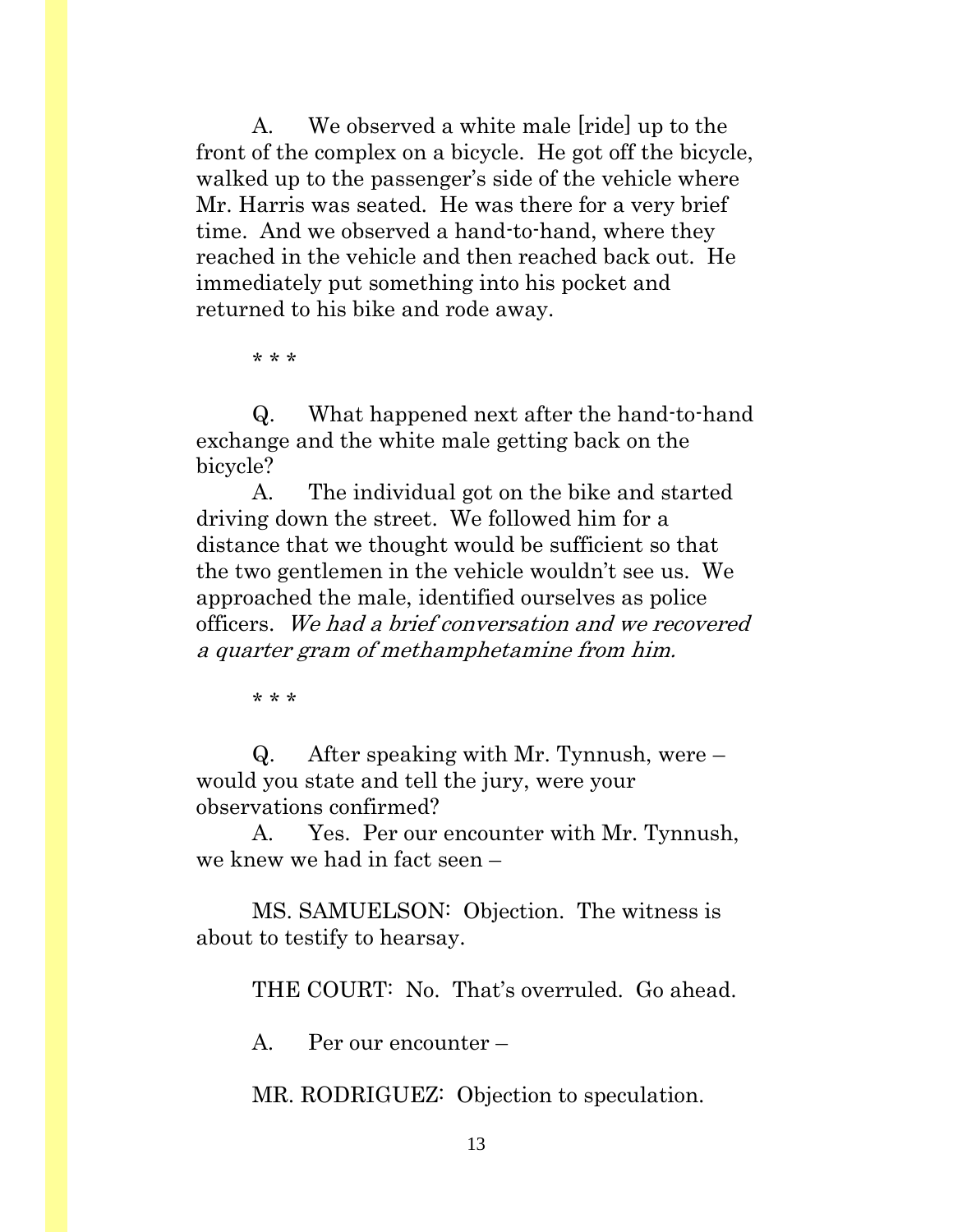THE COURT: Okay. Just so we're specific here. I'm going to tell you what the question is.

After speaking with Mr. Tynnush, would you tell the jury what you stated, were your observations confirmed?

A. Yes.

\* \* \*

Q. Again, not telling us what Ms. Holden stated, but after speaking with her, were your observations confirmed?

A. Yes.

(11/16/16 Tr. of Herman, Carter, Wilshusen at 17-23). It is

equally undisputed that Harris' trial counsel did not similarly

object to the same hearsay evidence elicited during Officer

Wilshusen's testimony:

Q. Without telling us what Mr. Tynnush said, did the conversation with him corroborate with your previous observations?

A. Yes.

\* \* \*

Q. Without telling the jury what [Holden] said, based upon that conversation, were those observations consisted with what you previously observed?

A. Yes.

\* \* \*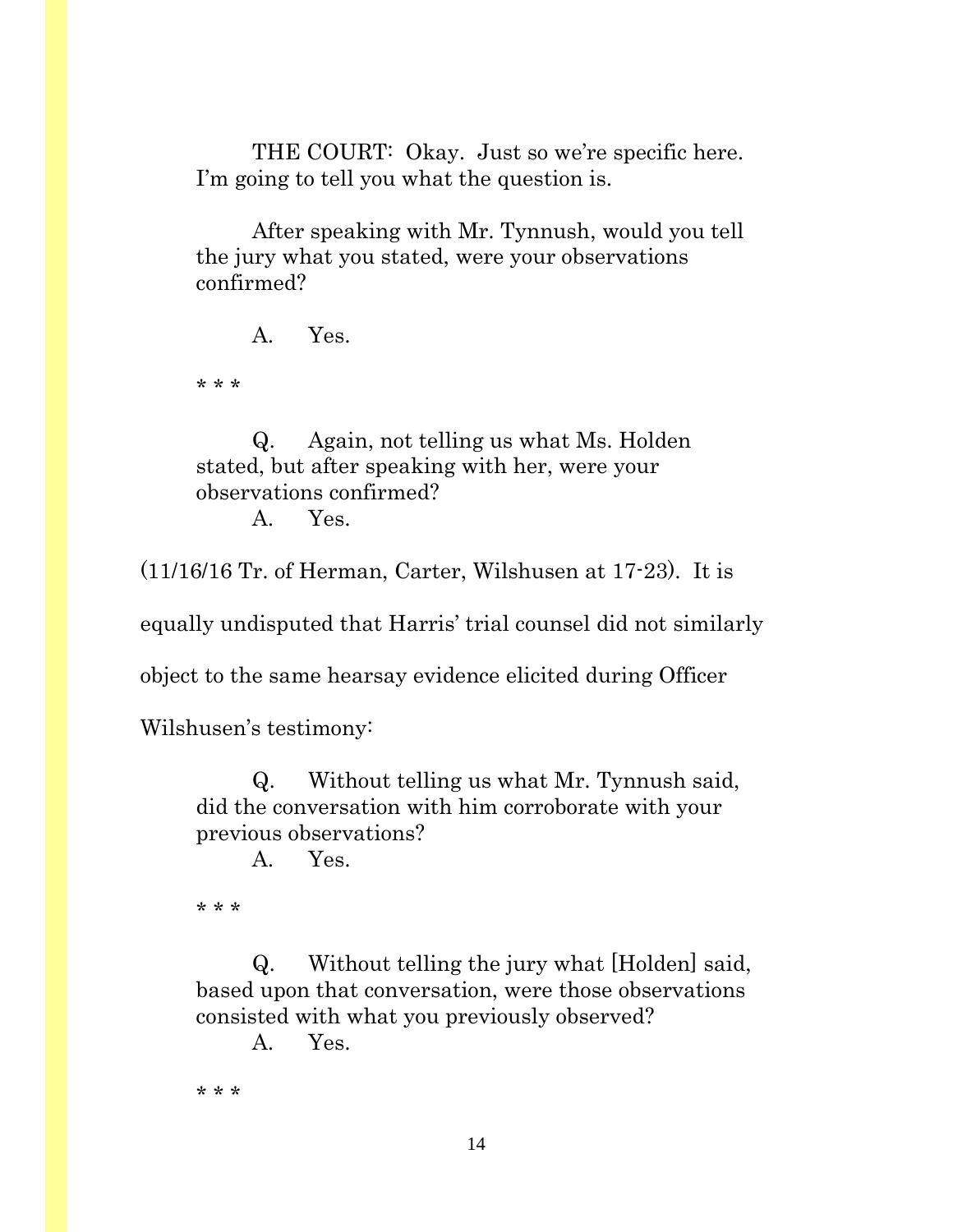Q. What role did observing Mr. Harris take place to any of the transactions with these individuals, but locating nothing on his person play in the investigation?

A. Well, we concluded that he was selling methamphetamine for Mr. Ganaway.

Q. And was that conclusion confirmed or assisted by Mr. Harris' statements to Officer Herman?

A. Yes. As well as our observations and the conversations we had with the earlier individuals.

(11/16/16 Tr. of Herman, Carter, Wilshusen at 102, 104-105, 109-

110). Seizing on trial counsel's failure to repeat her earlier

hearsay objection, the court of appeals held that error had not

been preserved on the issue:

Harris contends the officers' testimony that the stopped persons confirmed the officers' observations was impermissible implied hearsay or impermissible indirect hearsay. But trial counsel did not object to the challenged testimony. Instead, trial counsel made a single objection when it appeared one officer was beginning to testify regarding what one of the stopped persons specifically said to the officer. This single objection is not sufficient to preserve error with respect to all of the challenged evidence.

State v. Harris, slip op. at 2 (Iowa Ct. App. Mar. 21, 2018).

Because the court of appeals' view of error preservation is directly

contrary to this Court's decision in Gacke, further review is

necessary.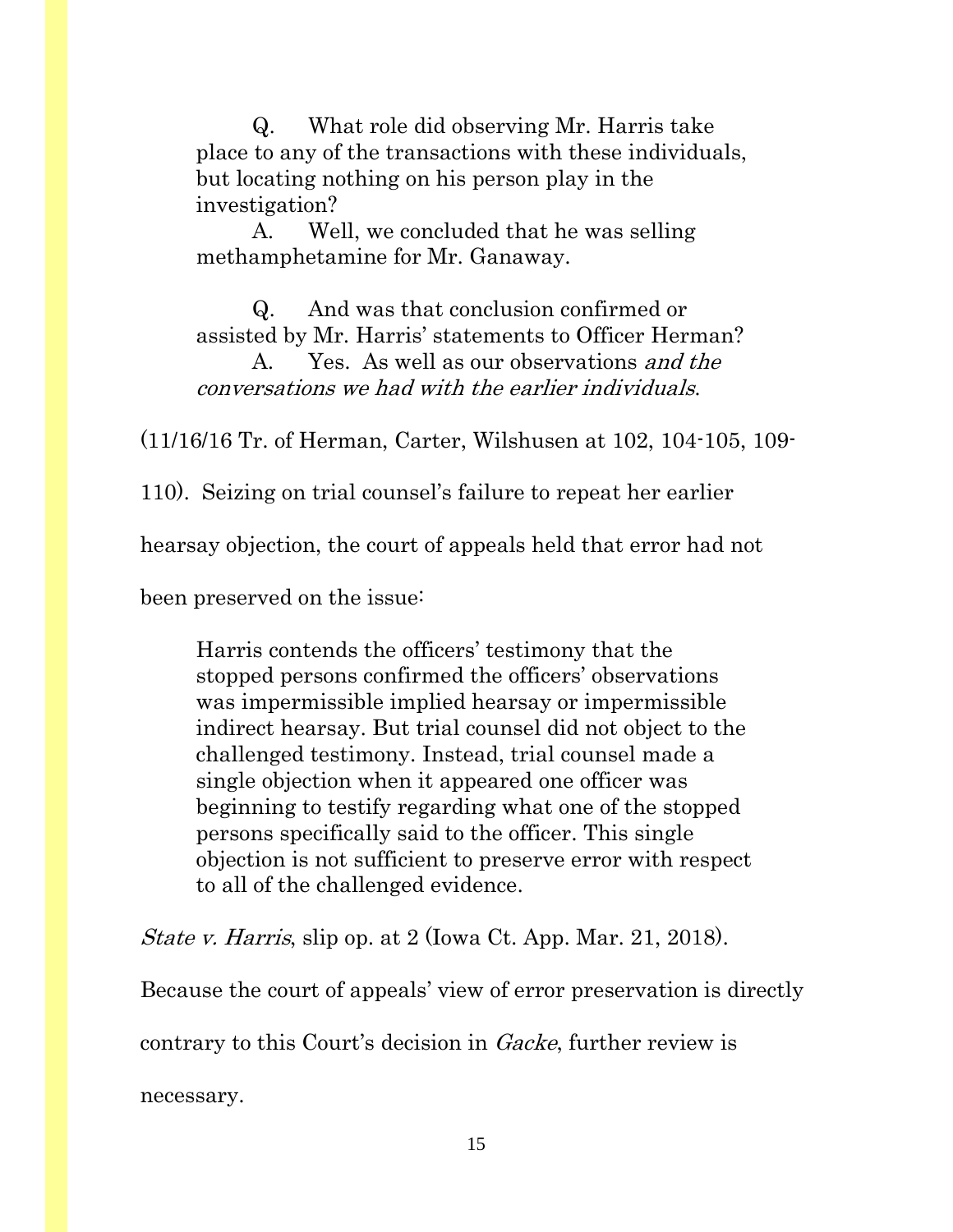### II. FURTHER REVIEW IS NECESSARY BECAUSE THE DISTRICT COURT ERRED IN ALLOWING THE INTRODUCTION OF INADMISSIBLE HEARSAY FROM ABSENT WITNESSES IMPLYING THAT THEY PURCHASED DRUGS FROM HARRIS

Hearsay "is a statement, other than one made by the declarant while testifying at . . . trial, . . . offered in evidence to prove the truth of the matter asserted." Iowa R. Evid. 5.801(c). Hearsay is not admissible unless it falls within one of several enumerated exceptions. Id. 5.802. Before considering the exemptions and exceptions to the rule against hearsay, an inquiry must first be made to determine if the evidence under consideration is "a statement . . . offered in evidence to prove the truth of the matter asserted." *Id.* 5.801(c). If not, it is not hearsay and is excluded from the rule by definition. Prejudice is presumed if a hearsay statement is erroneously admitted, unless the contrary is affirmatively established by the State. State v. Sowder, 394 N.W.2d 368, 372 (Iowa 1986).

For reasons that are not readily apparent in the record, the prosecutor did not list Tynnush or Holden as a witnesses in the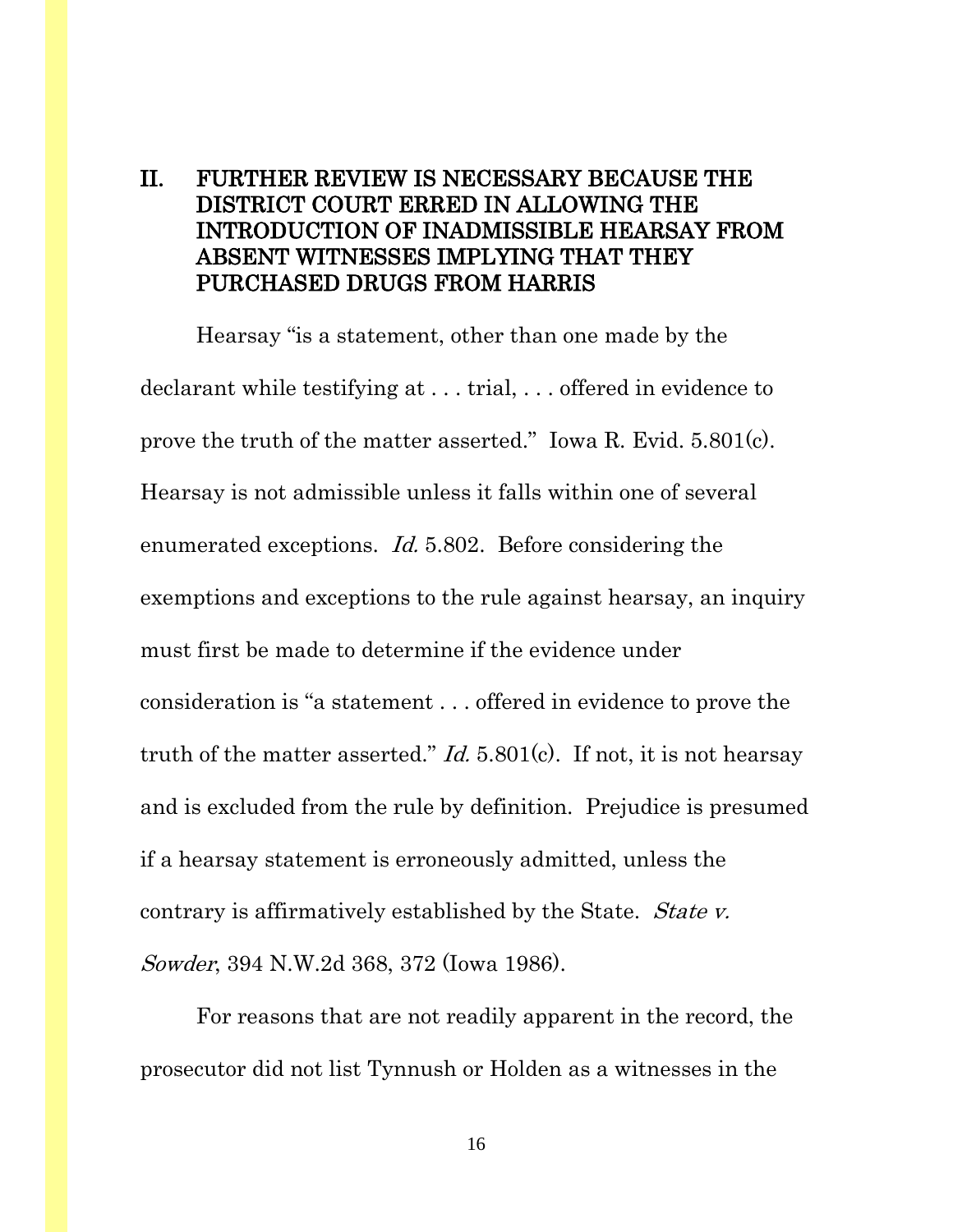minutes of testimony. (App. at 15). Nor did he call either witness to testify at trial. Accordingly, any statements Tynnush or Holden made to the undercover narcotics officers would be inadmissible at trial as hearsay and a violation of the Confrontation Clauses of the U.S. and Iowa Constitutions. State v. Tompkins, 859 N.W.2d 631, 640-43 (Iowa 2015). Thus, the prosecutor faced a dilemma in trying to introduce their statements that they obtained drugs from Harris at trial. To get around this, the prosecutor questioned the narcotics officers in such a way as to imply that Tynnush and Holden admitted to obtaining drugs from Harris. (11/16/16 Tr. of Herman, Carter, Wilshusen at 17-21, 23, 102, 104-05, 109-10) (emphasis added). Yet, the hearsay rule cannot be manipulated so easily. Iowa has long recognized that testimony about nonverbal conduct that implies the out-of-court assertion of fact by a nontestifying witness falls within the hearsay rule.

The seminal case is *State v. Dullard*, 668 N.W.2d 585, 590 (Iowa 2003), in which this Court considered the admissibility of a notebook found in the defendant's garage containing the following words: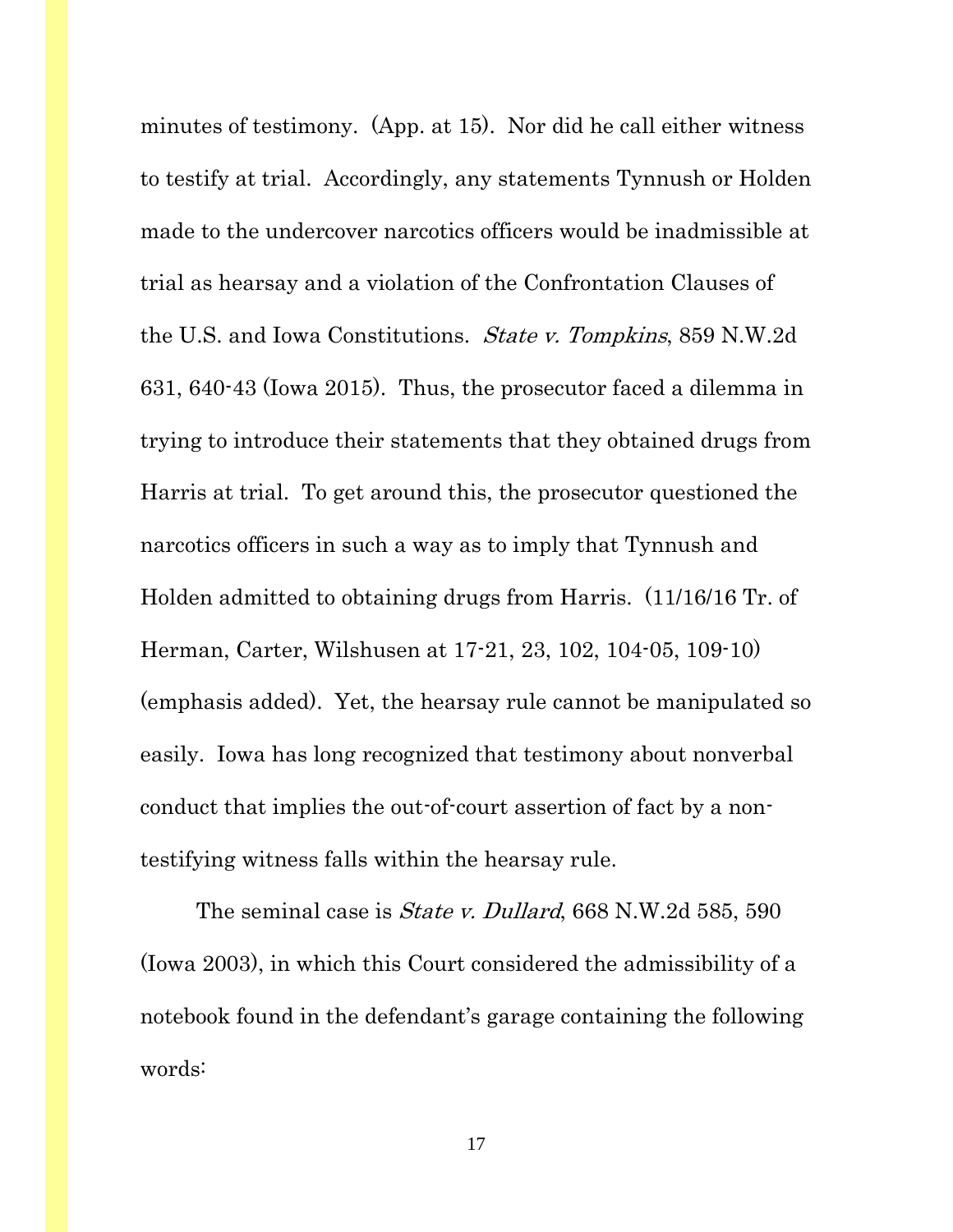I had to go inside to pee + calm my nerves somewhat down.

When I came out to go get Brian I looked over to the Street North of here + there sat a black + white w/ the dude out of his car facing our own direction—no one else was with him.

Id. at 588. The State introduced the notebook at trial to tie the defendant to the garage where law enforcement had found other items used for the manufacture of methamphetamines. The court held that the words in the notebook were hearsay because they were "offered solely to show the declarant's belief, implied from the words and the message conveyed, in a fact that the State seeks to prove—Dullard's knowledge and possession of drug lab materials." *Id.* at 591. In other words, even though the notebook was not being offered for the literal truth of the statements contained therein, the matters the State hoped the jury would imply from the words still constituted hearsay.

Dullard is particularly relevant to this case because the decision made clear that the implied hearsay rule applied to testimony concerning nonverbal conduct. To illustrate this point,

 $B-$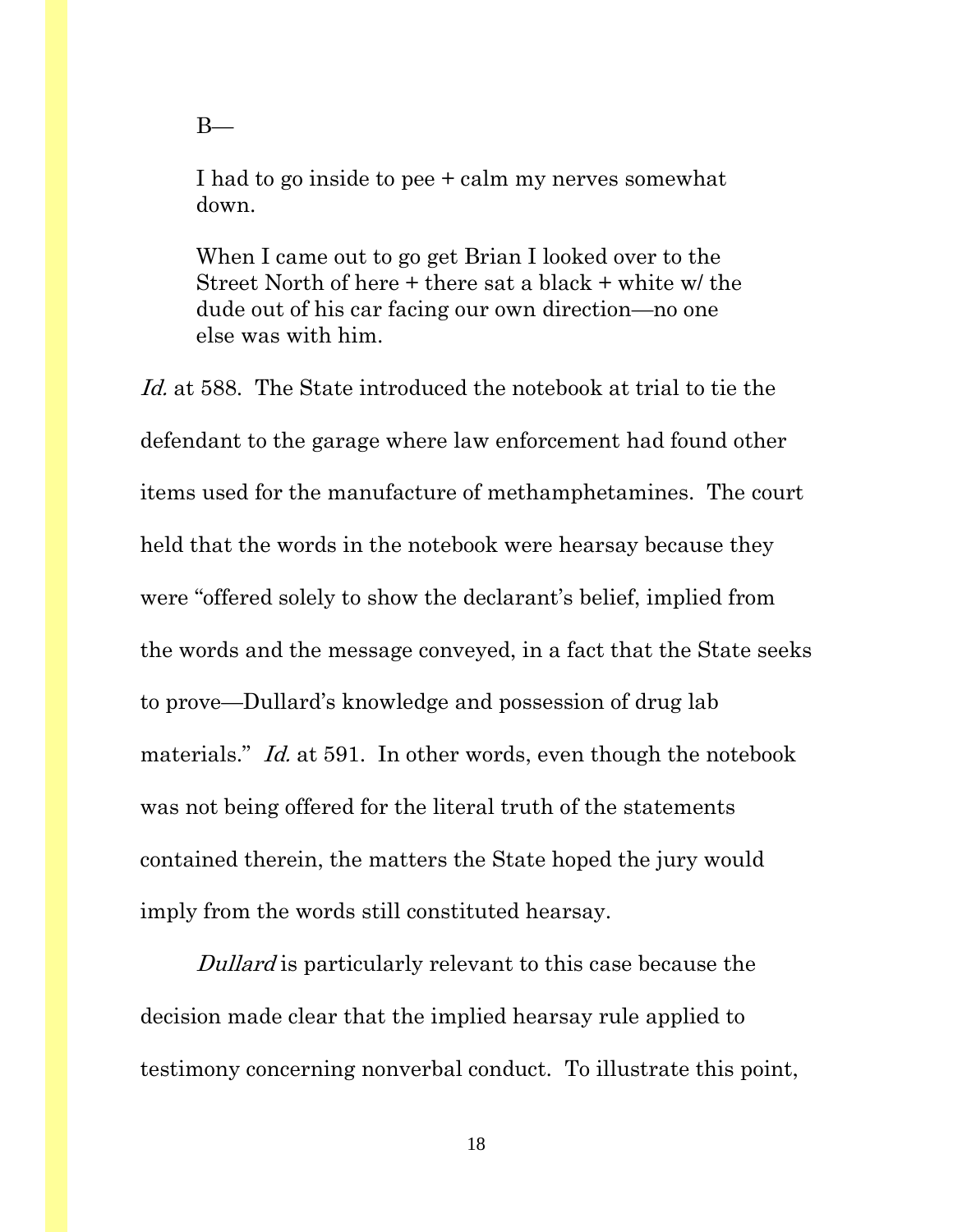the Court cited to the oft-quoted discussion in Wright v. Tatham,

112 Eng. Rep. 388 (Ex. Ch. 1837), of the sea captain, who after

examining his ship carefully, left on an ocean voyage with his

family aboard. *Dullard*, 668 N.W.2d at 591. Under the holding in

Wright, the captain's conduct would constitute hearsay if offered

to prove that the ship had been seaworthy:

[*Wright*] used the illustration to show that such nonverbal conduct would nevertheless constitute hearsay because its value as evidence depended on the belief of the actor. This illustration was important in the court's analysis because the main problem sought to be avoided by the rule against hearsay-an inability to cross-examine the declarant-is the same whether or not the assertion is implied from a verbal statement or implied from nonverbal conduct. Thus, assertions that are relevant only as implying a statement or opinion of the absent declarant on the matter at issue constitute hearsay in the same way the actual statement or opinion of the absent declarant would be inadmissible hearsay.

Id. at 591 (emphasis added). The reason for this rule is simple. The dangers associated with hearsay statements are the same whether an assertion is express or implied. *Id.* at 594 ("Implied") assertions can be no more reliable than the predicate expressed assertion"). For this reason, evidence of nonverbal conduct offered to imply an assertion of fact is hearsay. Id. at 594-95.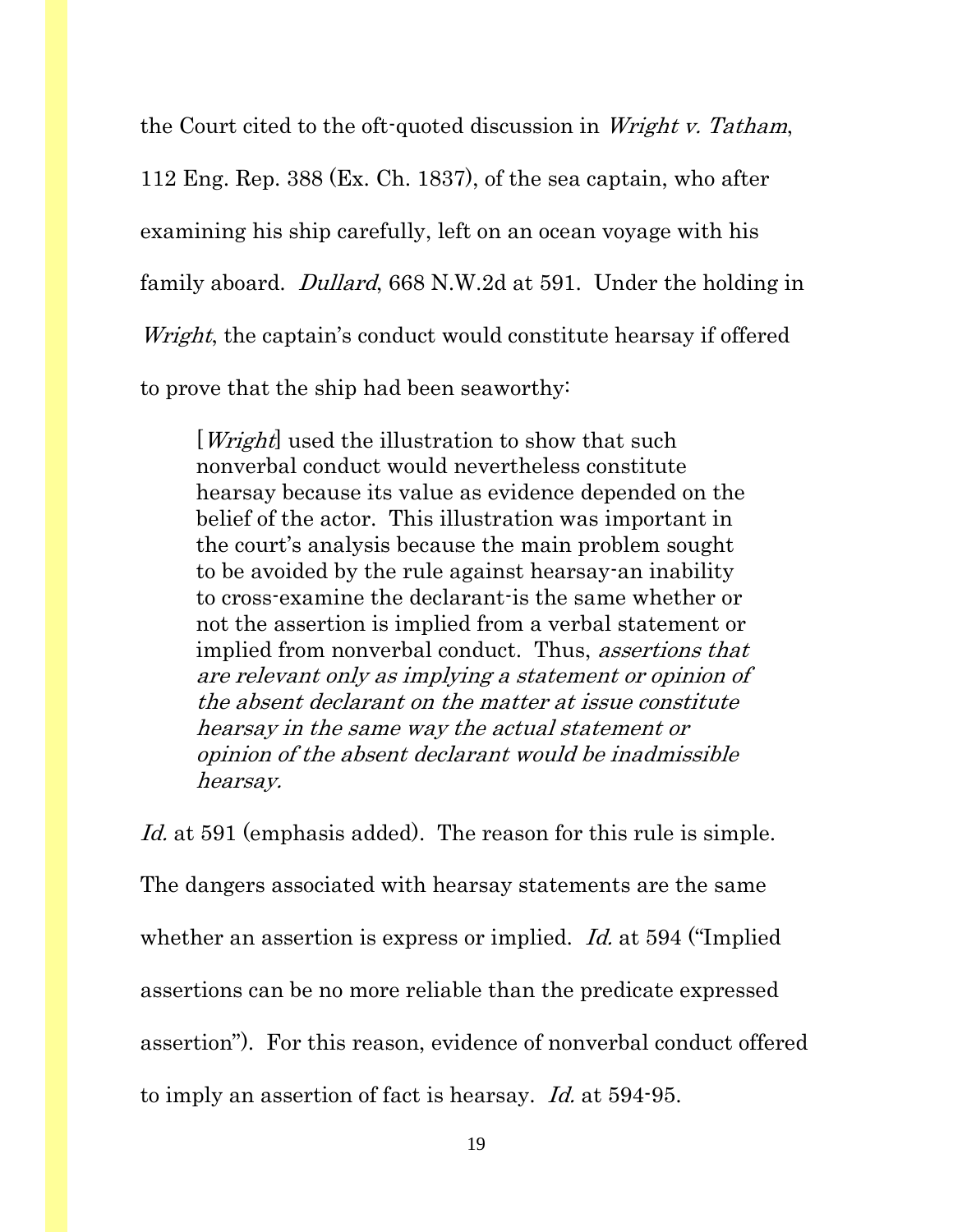Here, the State's witnesses testified that they had conversations with Tynnush and Holden, which "confirmed" their observations. The clear implication is that Tynnush and Holden admitted in the conversations to obtaining drugs from Harris. Such statements, if made directly, clearly would be hearsay. The prosecutor's attempted work-around to circumvent the hearsay rule was too clever by half. Because the officer's testimony falls squarely within the *Dullard* rule for implied hearsay, the district court erred in overruling Harris's objection.

Assuming arguendo that the officer's testimony regarding his conversations with Tynnush and Holden was not implied hearsay under *Dullard*, it was still inadmissible under the "indirect" theories of hearsay. This principle was explained in State v. Judkins, 242 N.W.2d 266 (Iowa 1976), in which this Court concluded that an expert witness's testimony that his opinion was confirmed by a handwriting expert was inadmissible "indirect" hearsay. Id. at 267. As the Court observed, "[i]f the apparent purpose of offered testimony is to use an out-of-court statement to evidence the truth of facts stated therein, the hearsay objection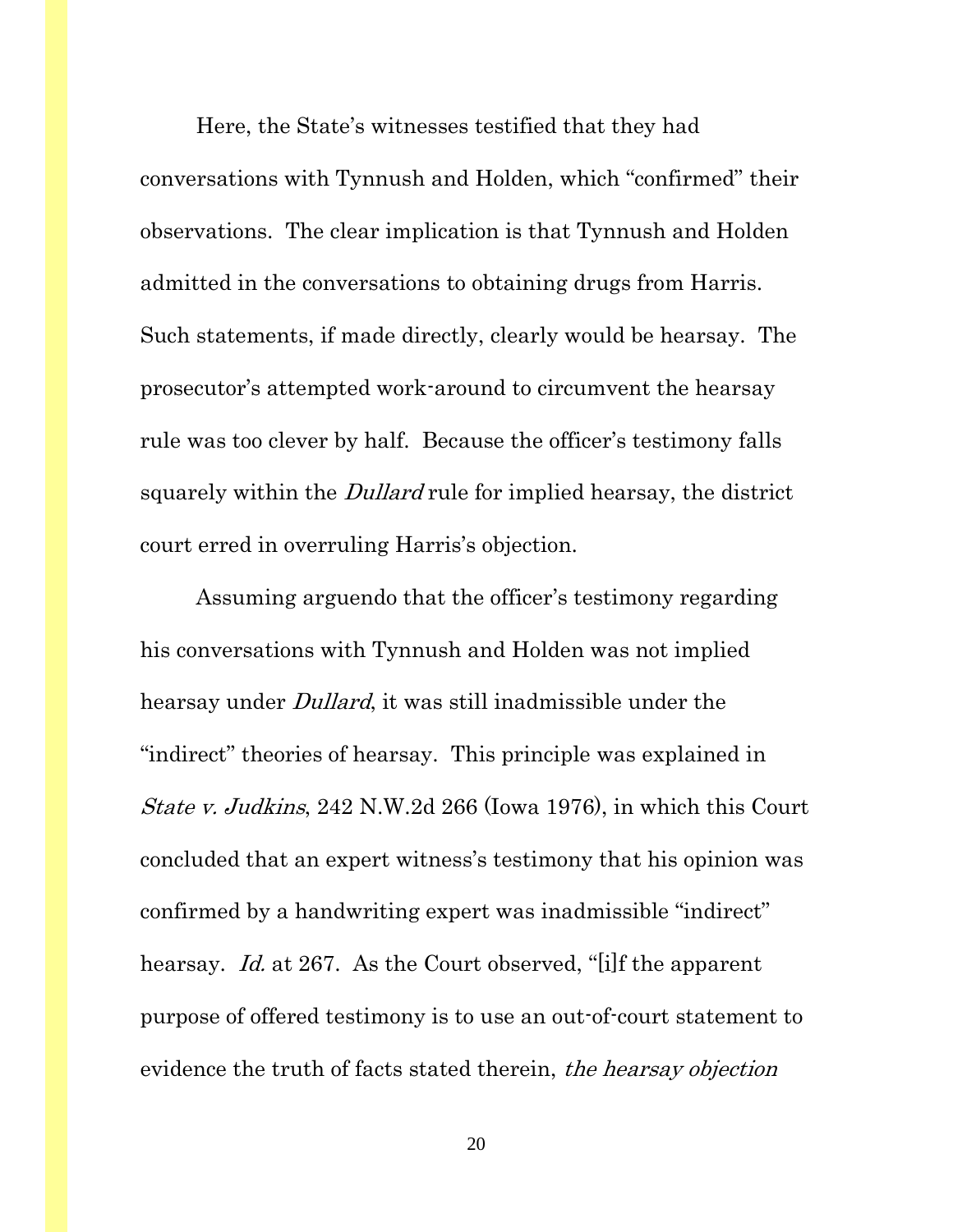cannot be obviated by eliciting the purport of the statements in

indirect form." Id. at 267-68 (quoting McCormick on Evidence  $\S$ )

249 at 593-94 (2d ed)) (emphasis added).

More recently, in *State v. Huser*, 894 N.W.2d 472 (Iowa

2017), the Court found the following questioning to be indirect or

"backdoor" hearsay:

Q: I do have a couple of quick questions. Now, without telling me what Mr. Woolheater said, did he ever speak of Lance Morningstar? A: Yes

Q: Without telling me what Mr. Woolheater said, did he ever speak of Deb Huser? A: Yes.

Q: And, without telling me what Mr. Woolheater said, did he speak of Vern Huser? A: Yes.

Id. at 484. The court held that the "don't tell me what he said" line of questioning was designed to encourage the jury to infer the existence of otherwise inadmissible evidence. Id. at 496-97. In arriving at its conclusion, the court drew an analogy to United States v. Check, 582 F.2d 668 (2d Cir. 1978). In that case, the prosecutor asked an uncover officer to testify about conversations with the defendant. *Id.* at 670. The prosecutor attempted to avoid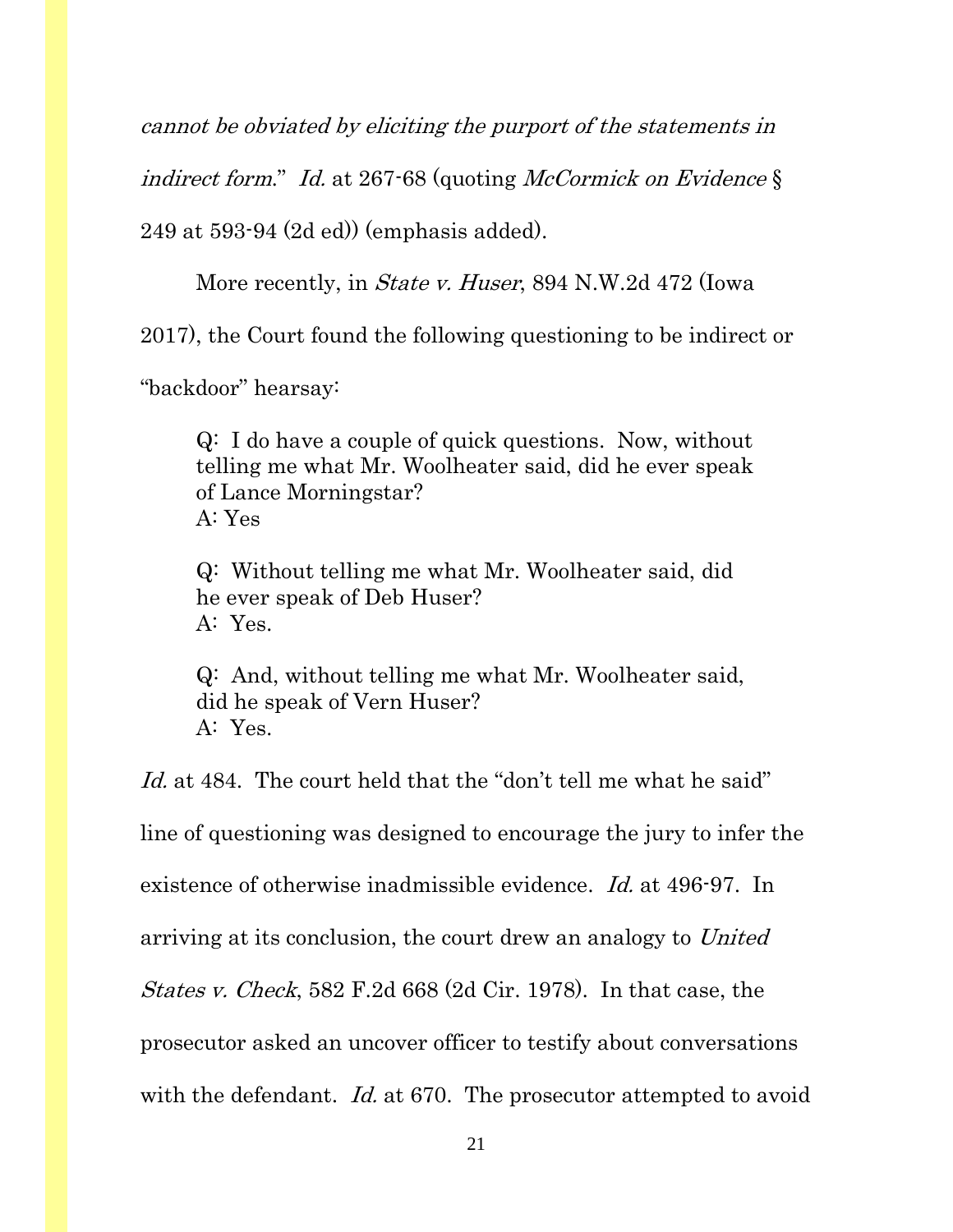hearsay by similarly phrasing his questioning as follows: "Without telling us what [the defendant said to you], what did you say to [the defendant]." *Id.* at 671. Through this strategy, the government indirectly introduced into the record extensive evidence that Check was involved in narcotics transactions. Id. at 678-79.

A similar circumstance arose in State v. Plain, 898 N.W.2d 801 (Iowa 2017), where an officer testified at trial that he had a conversation with two witnesses about the source of a mark on the wall. *Id.* at 811. Without divulging the witnesses' actual statements, the officer testified that he learned from their conversation that it was a pair of bolt cutters thrown by the defendant that caused the mark. *Id.* This Court held that the testimony constituted inadmissible hearsay rather than evidence explaining responsive conduct because the "State did not ask why the officer took the bolt cutters into evidence but instead what caused the mark." Id. at 813.

From Judkins, Huser, Plain and Check, it follows a fortiori that the State's introduction of the "conversations" with Tynnush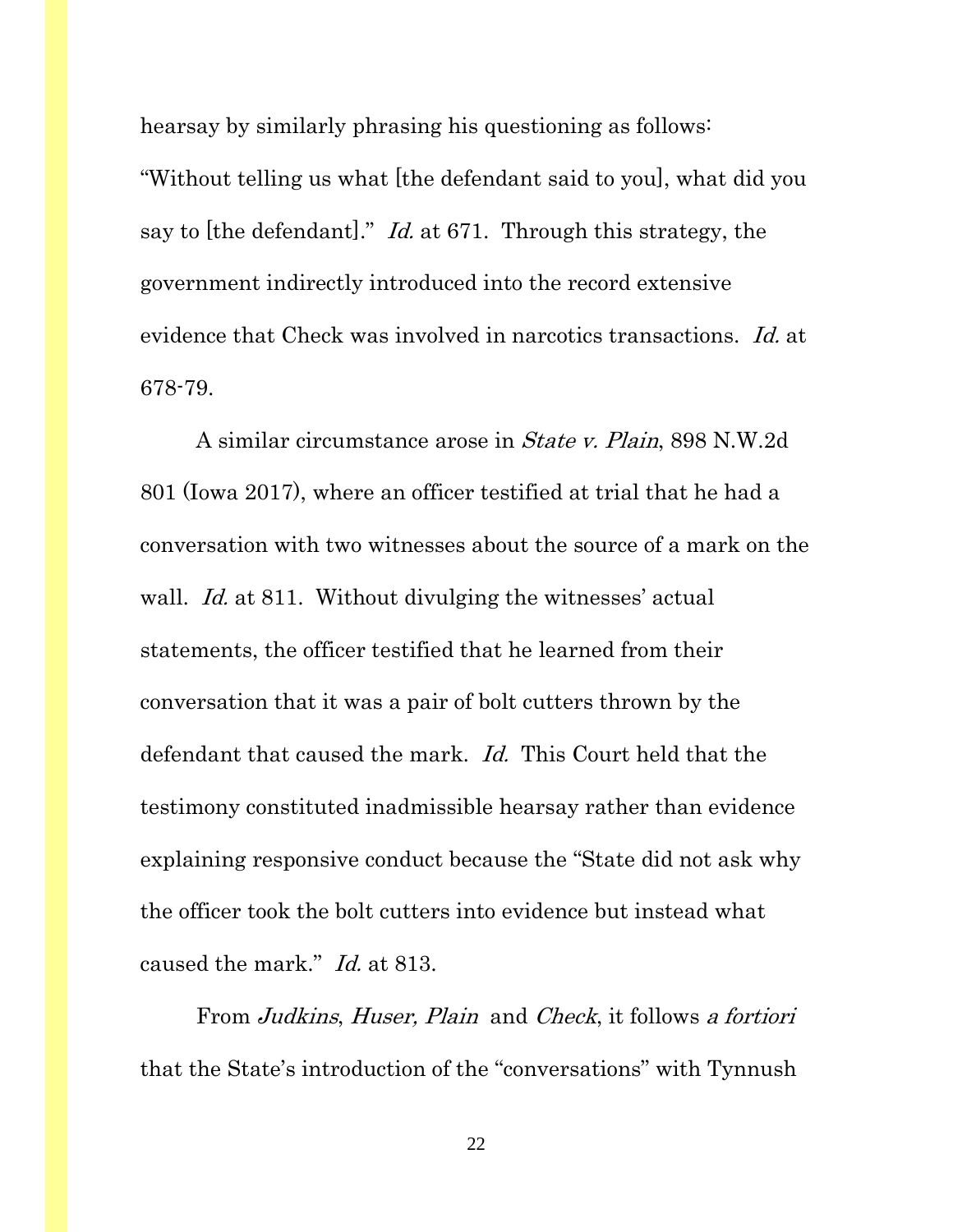and Holden to "confirm" the officers' observations that Harris delivered drugs to them was indirect hearsay. While the questioning "did not literally" relate the substance of their conversations, the questioning was "designed to encourage the jury to make the connection." Huser, 894 N.W.2d at 497. Accordingly, further review is warranted.

### **CONCLUSION**

 For the reasons articulated herein, Anthony Harris requests this Court grant further review and reverse his conviction.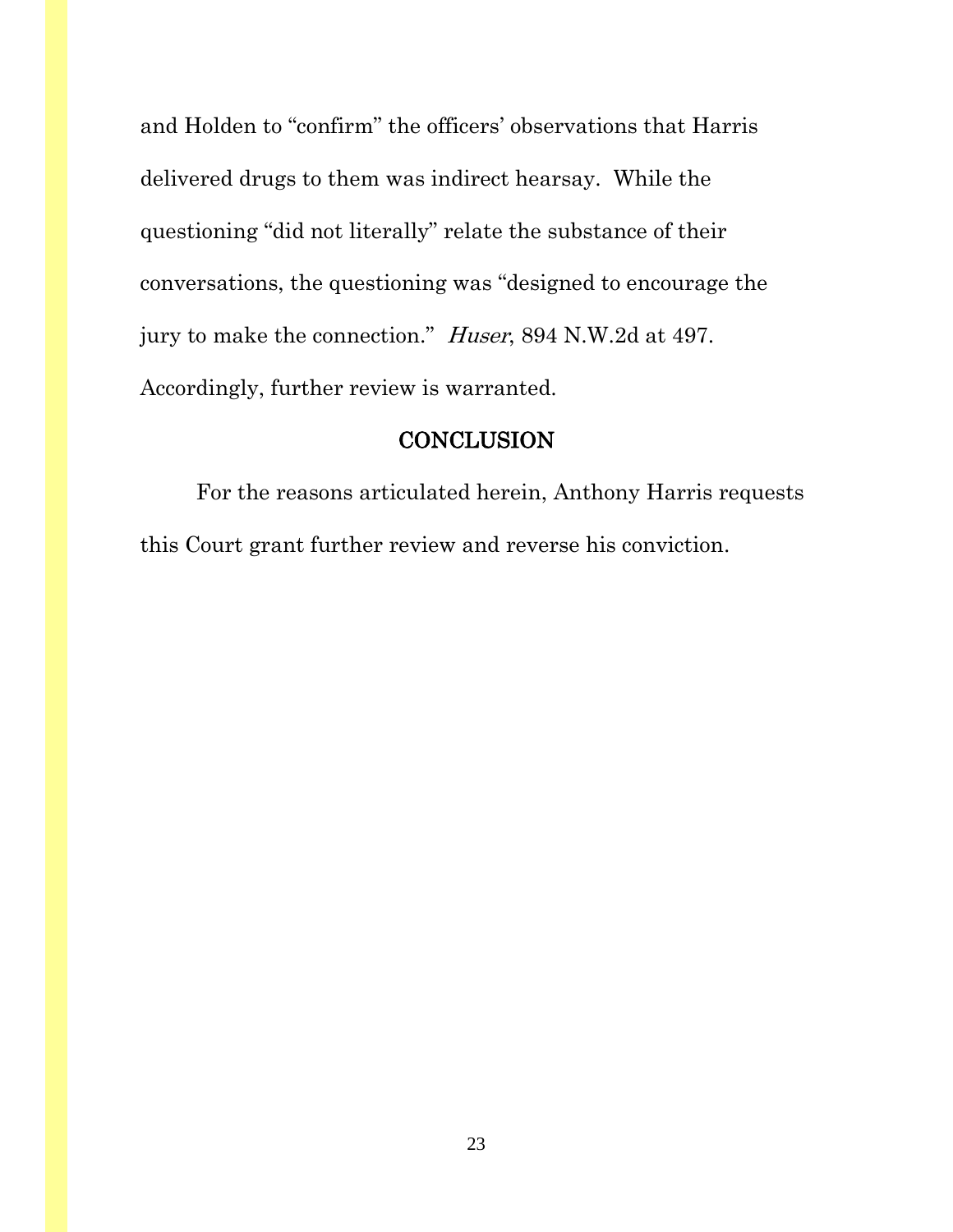## COST CERTIFICATE

I hereby certify that the costs of printing the Appellant's application was \$0.00, and that that amount has been paid in full by me.

### CERTIFICATE OF COMPLIANCE

1. This brief complies with the type-volume limitation of because:

[x] this brief contains 3,237 words, excluding the exempted parts of the brief.

2. This brief complies with the typeface requirements of Iowa R. App. P.  $6.903(1)(e)$  and the type-style requirements of Iowa R. App. P.  $6.903(1)(f)$  because:

[x] this brief has been prepared in a proportionally spaced typeface using Century in 14 point

 $\rightarrow$ 

Gary Dickey, AT#0001999 Counsel of Record for Appellant DICKEY & CAMPBELL LAW FIRM, PLC 301 East Walnut St., Ste. 1 Des Moines, Iowa 50309 PHONE: (515) 288-5008 FAX: (515) 288-5010 EMAIL: gary@dickeycampbell.com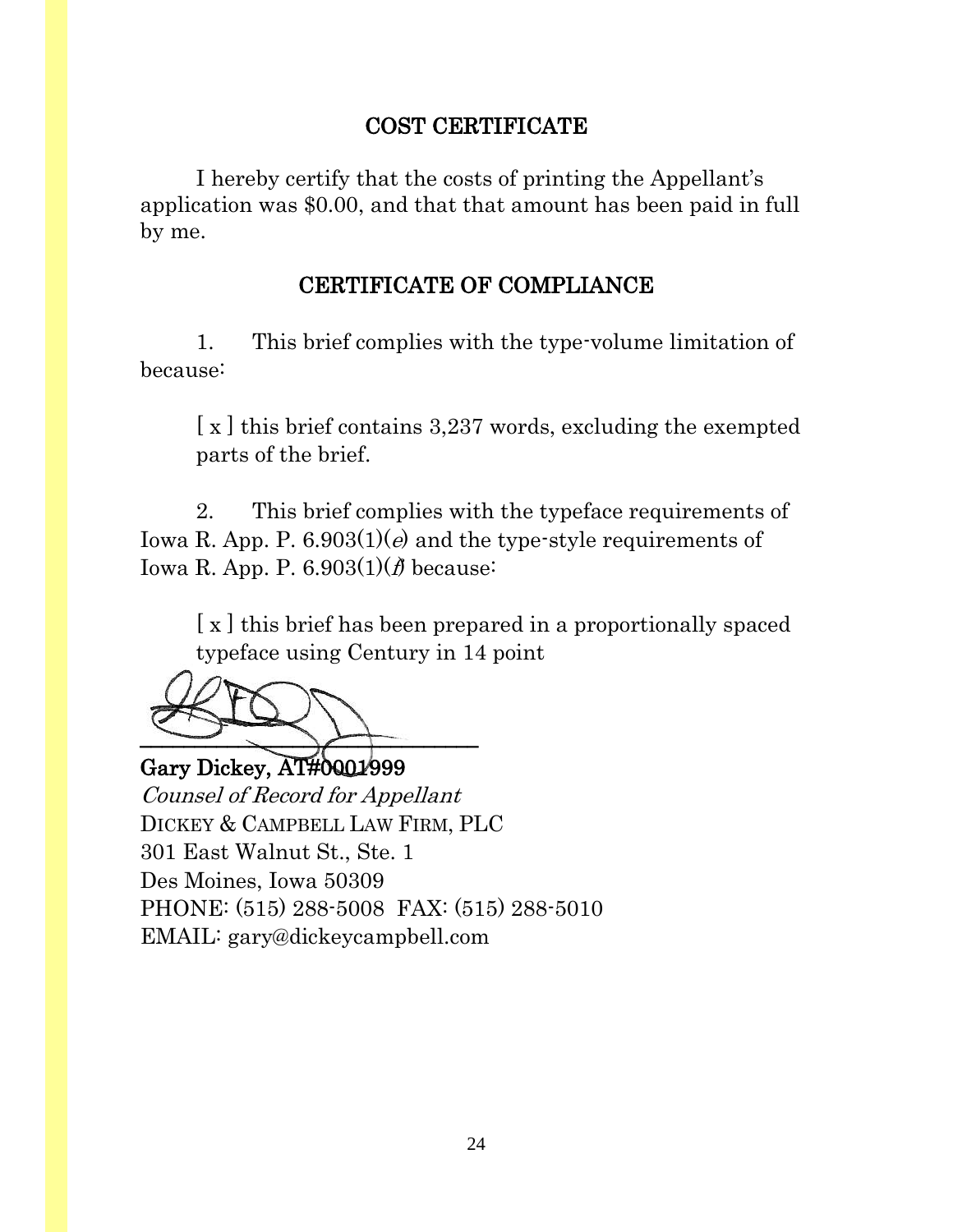#### **IN THE COURT OF APPEALS OF IOWA**

No. 17 -0118 Filed March 21, 2018

**STATE OF IOWA,**

Plaintiff -Appellee,

**vs.**

#### **ANTHONY HARRIS ,**

Defendant -Appellant.

Appeal from the Iowa District Court for Polk County, Paul D. Scott, Judge.

Defendant challenges his conviction s for possession of methamphetamine

\_\_\_\_\_\_\_\_\_\_\_\_\_\_\_\_\_\_\_\_\_\_\_\_\_\_\_\_\_\_\_\_\_\_\_\_\_\_\_\_\_\_\_\_\_\_\_\_\_\_\_\_\_\_\_\_\_\_\_\_\_\_\_\_

with intent to deliver and delivery of a controlled substance. **AFFIRMED.**

Gary D. Dickey of Dickey & Campbell Law Firm, P . L . C ., Des Moines, for appellant.

Thomas J. Miller, Attorney General, and Martha E. Trout, Assistant Attorney General, for appellee.

Considered by Doyle, P.J., McDonald, J., and Carr, S.J.\*

\*Senior judge assigned by order pursuant to Iowa Code section 602.9206 (2018).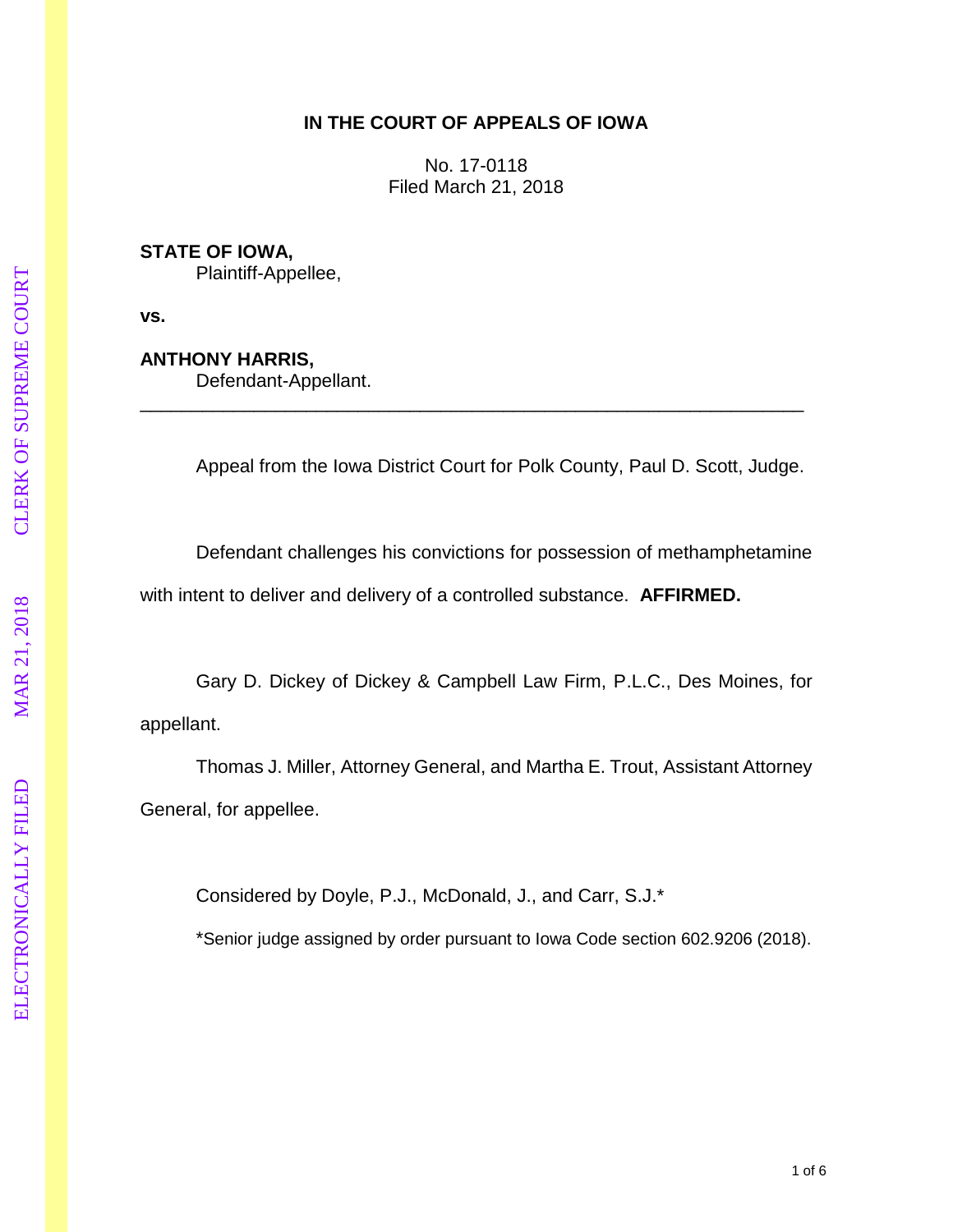#### **MCDONALD, Judge.**

Anthony Harris appeals his convictions for one count of possession of methamphetamine with intent to deliver, in violation of Iowa Code section 124.401(1)(c)(6) (2016), and two counts of delivery of a controlled substance, methamphetamine, in violation of Iowa Code section 124.401(1)(c)(6). He contends the district court erred in receiving implied hearsay or indirect hearsay testimony, and he contends the evidence was insufficient to establish he possessed methamphetamine.

Harris has not preserved for appellate review his challenge to the implied hearsay or indirect hearsay evidence. Two police officers observed Harris make two hand-to-hand drug transactions through the passenger's side window of a parked vehicle. The officers stopped the persons who engaged in the transactions and found them to be in possession of methamphetamine. The stopped persons did not testify at trial. However, the officers testified the stopped persons confirmed the officers' observations that Harris engaged in hand-to-hand drug transactions through the window of the vehicle. Harris contends the officers' testimony that the stopped persons confirmed the officers' observations was impermissible implied hearsay or impermissible indirect hearsay. But trial counsel did not object to the challenged testimony. Instead, trial counsel made a single objection when it appeared one officer was beginning to testify regarding what one of the stopped persons specifically said to the officer. This single objection is not sufficient to preserve error with respect to all of the challenged evidence. *See State v. Schaer*, 757 N.W.2d 630, 635 (Iowa 2008) (addressing error preservation on hearsay); *State v. Farni*, 325 N.W.2d 107, 109 (Iowa 1982) ("Objections to evidence must be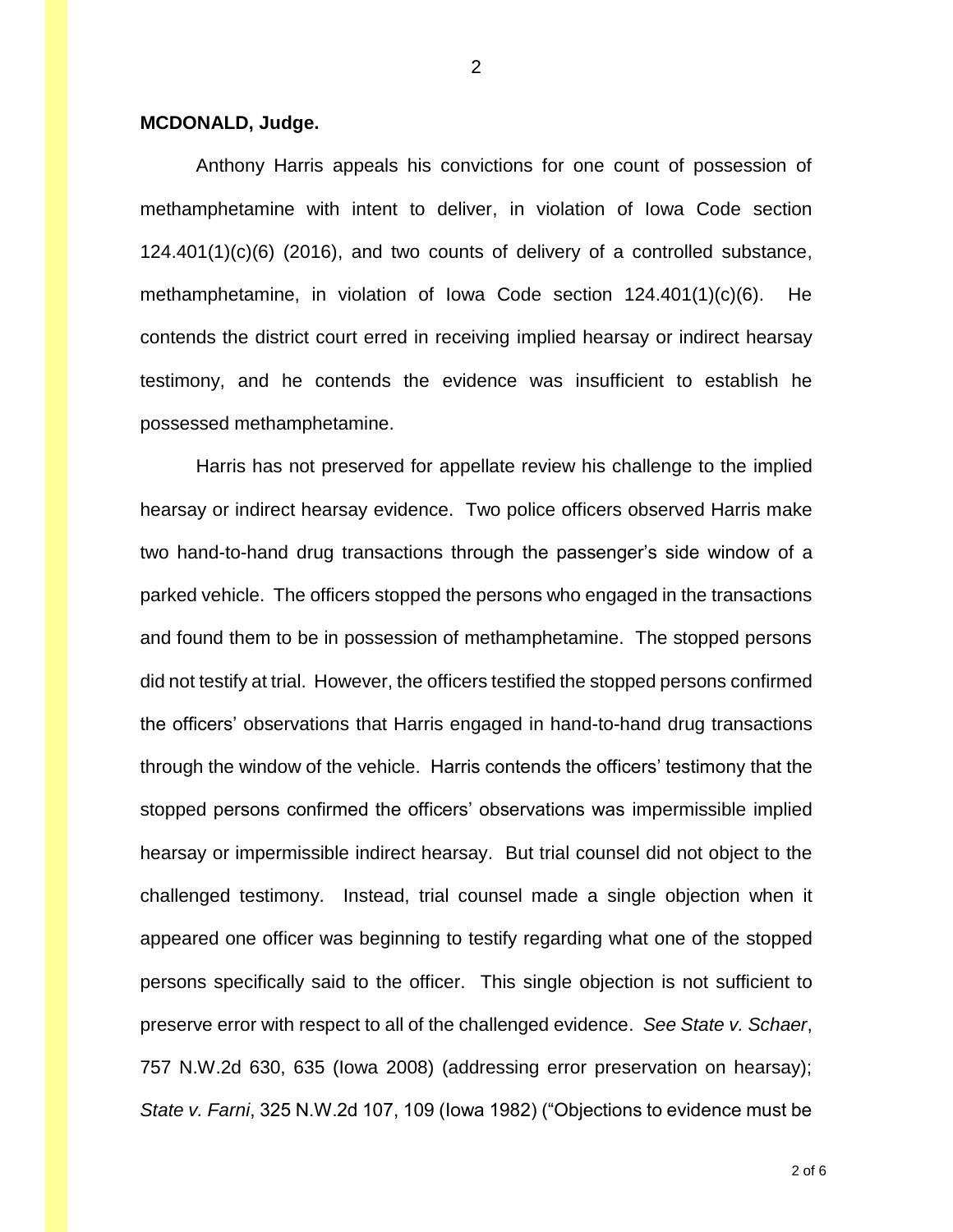sufficiently specific to inform the trial court of the basis for objecting. This one failed to meet this standard. The trial court ruled on the objection as it was made. Nothing more was required of him."). In a footnote, Harris contends the issue can be addressed as a claim of ineffective assistance of counsel. However, Harris does not even allege he suffered constitutional prejudice. A litigant's "random mention of [an] issue, without elaboration or supportive authority, is insufficient to raise the issue for our consideration." *Soo Line R.R. Co. v. Iowa Dep't of Transp.*, 521 N.W.2d 685, 691 (Iowa 1994). We decline to construct Harris's ineffectiveassistance claim for him. We thus conclude error was not preserved on the challenge to the implied hearsay testimony, and we deny Harris's claim of ineffective assistance of counsel related to the same.

Harris argues the evidence is insufficient to establish he possessed methamphetamine. Specifically, there is no evidence he owned the drugs and mere proximity to the drugs is insufficient to show possession. We will uphold the jury's verdict if substantial record evidence supports it. *See State v. Webb*, 648 N.W.2d 72, 75 (Iowa 2002). "Evidence is substantial if it would convince a rational fact finder that the defendant is guilty beyond a reasonable doubt." *Id.* at 75–76. When reviewing the sufficiency of the evidence, we view the evidence in the light most favorable to the State but consider all evidence in the record. *See id* at 76. "The State must prove every fact necessary to constitute the crime with which the defendant is charged. The evidence must raise a fair inference of guilt and do more than create speculation, suspicion, or conjecture." *Id.* (internal citations omitted). "Inherent in our standard of review of jury verdicts in criminal cases is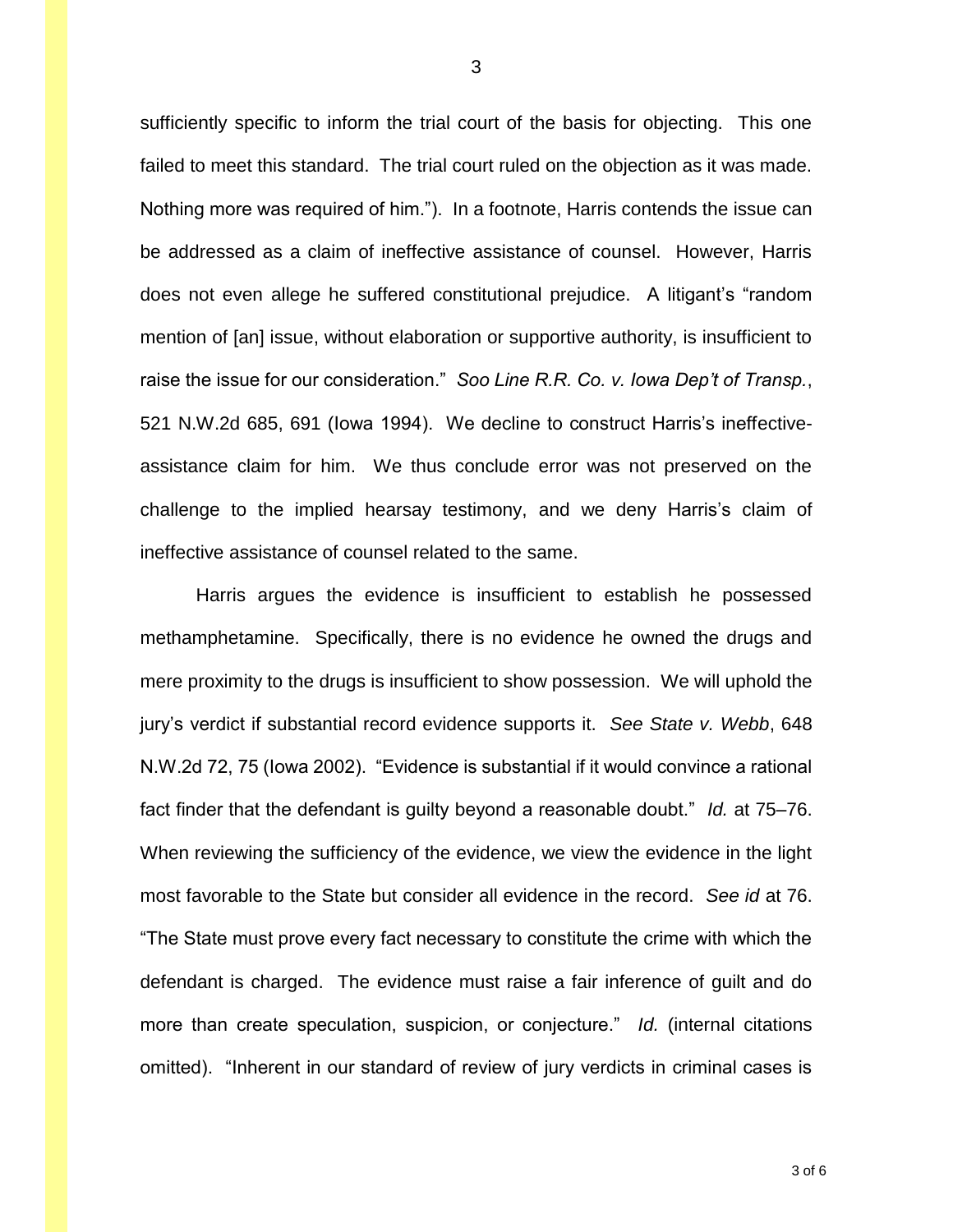the recognition that the jury [is] free to reject certain evidence and credit other

evidence." *State v. Nitcher*, 720 N.W.2d 547, 556 (Iowa 2006).

To establish possession with intent to deliver, the State was required to prove:

- 1. On or about July 29, 2016, the defendant, or someone he aided and abetted, knowingly possessed methamphetamine.
- 2. The defendant, or someone he aided and abetted, knew that the substance possessed was methamphetamine.
- 3. The defendant, or someone he aided and abetted, possessed the substance with specific intent to deliver it.

The district court submitted the following instruction defining possession:

A person who has direct physical control over a thing on his person is in actual possession of it.

A person who, although not in actual possession, has both the power and the intention at a given time to exercise dominion or control over a thing, either directly or through another person or persons, is in constructive possession of it. A person's mere presence at a place where a thing is found or proximity to the thing is not enough to support a conclusion that the person possessed the thing.

The evidence, in the light most favorable to the verdict, established Harris

had direct physical control over methamphetamine. On the day in question, two narcotics officers were conducting surveillance in an area known for drug trafficking. Using binoculars, the officers observed two males in a parked vehicle. One officer testified with the use of his binoculars he could see everything "perfectly." The officers observed the person on the passenger side of the vehicle conduct two separate hand-to-hand transactions with persons who approached the passenger side of the parked vehicle. One officer testified Harris was "the occupant of the vehicle that appeared to participate in the two hand-to-hand transactions." The other officer testified that he did not see the driver hand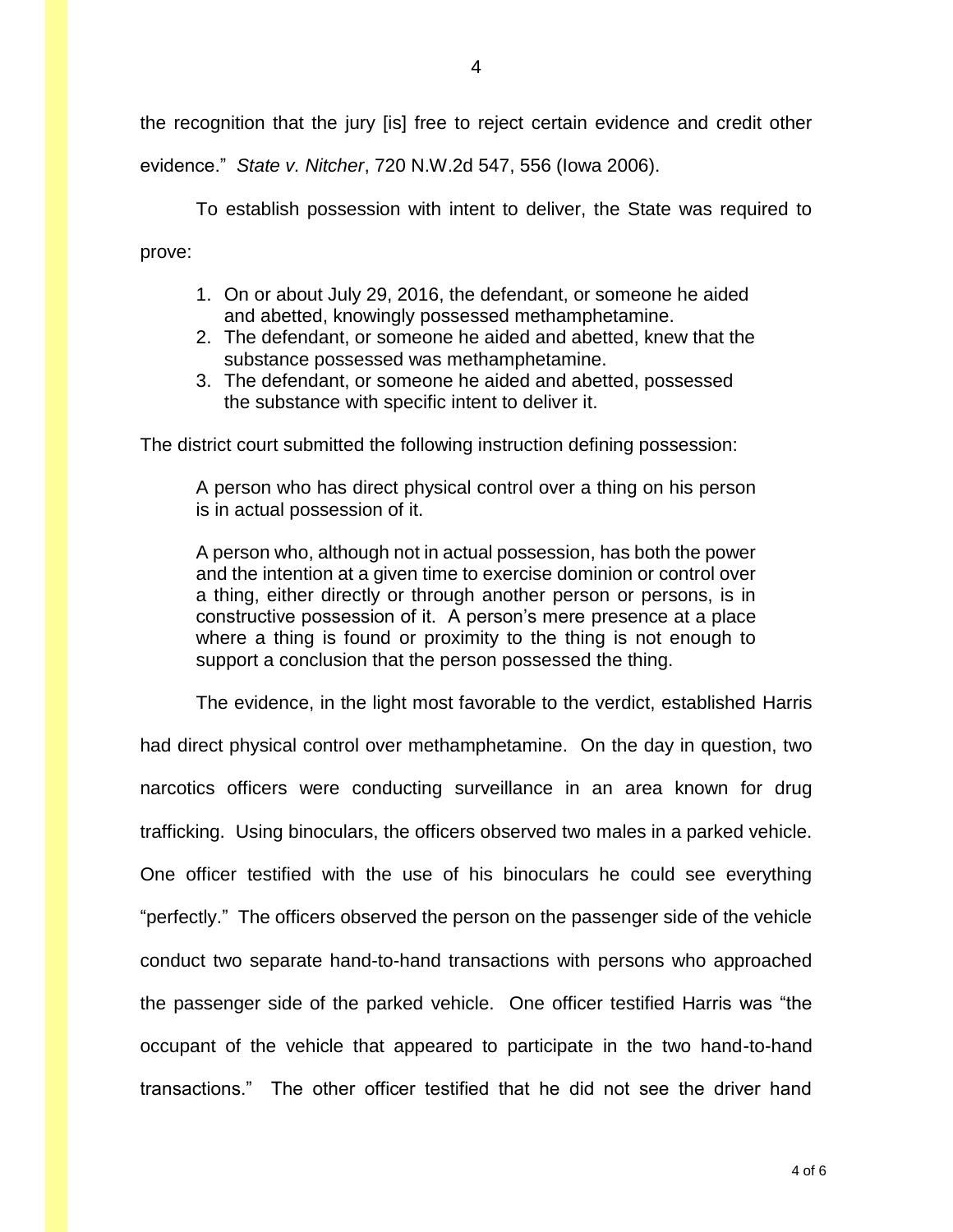anything to either purchaser. Both of the individuals that approached the vehicle and engaged in the transactions were stopped shortly after and were found to be in possession of methamphetamine. When police eventually intervened, they recovered methamphetamine from the driver of the vehicle. They did not find methamphetamine on Harris's person. Both officers testified it is common for dealers to work in teams, with one person holding the drugs and the other person conducting transactions. Harris admitted he possessed and delivered the methamphetamine. Harris told one of the officers "he was not the owner of the drugs, that he was just doing it to help a friend." Harris also stated that although he did not sell the drugs to the second person who came to the vehicle window, "he had given her the drugs due to the fact that they had previously had an intimate relationship." Harris's statement that he had the drugs and gave them to another person is sufficient to support the jury's verdict.

In light of the foregoing, the judgment of the district court is affirmed in all respects.

#### **AFFIRMED.**